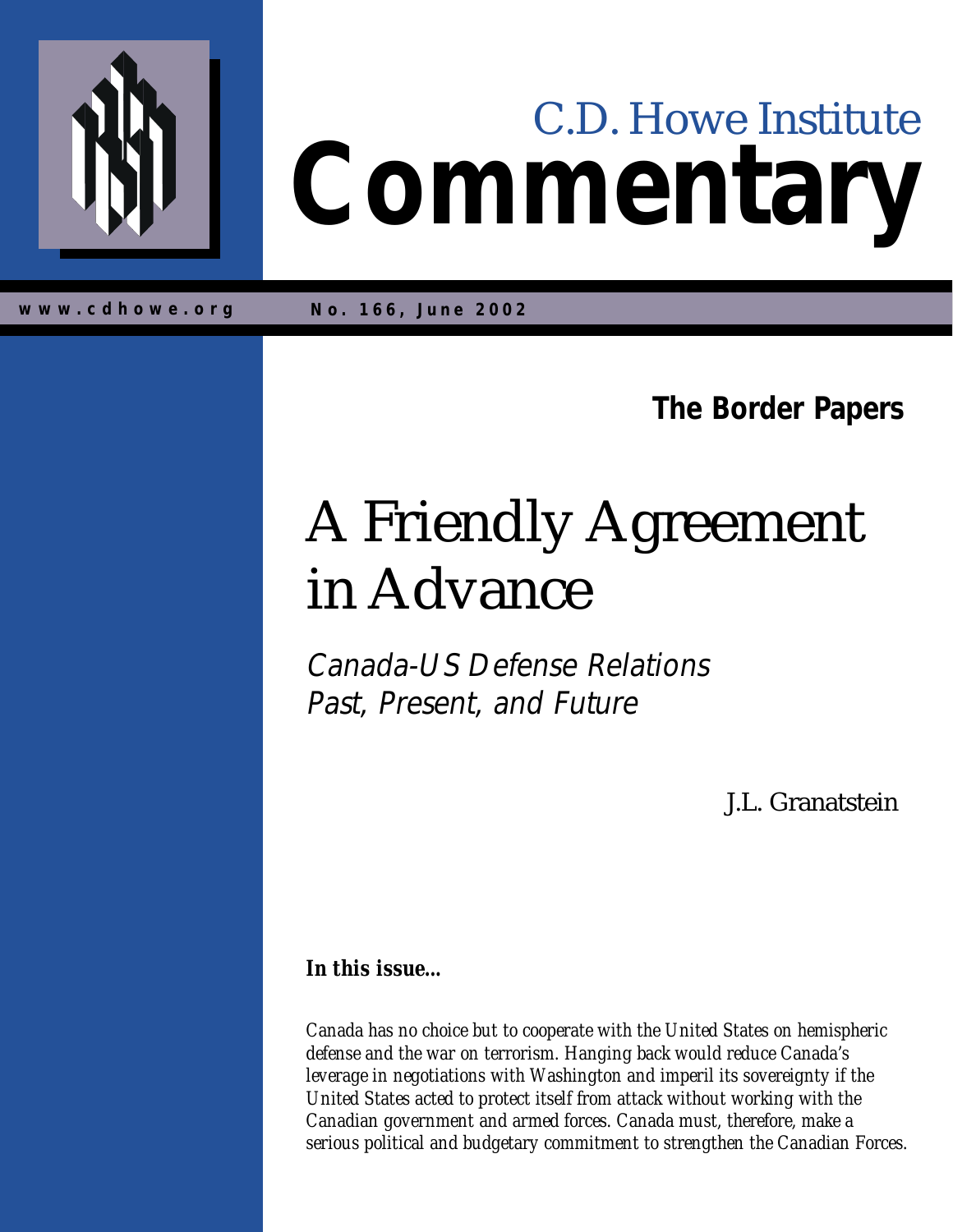#### *The Study in Brief*

Since September 11, 2001, Canada has faced an array of difficult choices concerning its defense relationship with the United States. Since the United States *will* defend itself, whether or not Canada cooperates fully, supports the National Missile Defense (NMD) scheme, and backs an expanded antiterrorist war, the only question is how best to protect Canadian sovereignty: by joining in or hanging back?

This *Commentary* surveys the Canada-US defense relationship over the past century and argues that Canada has no choice but to cooperate. Since the 1940 Canada-US defense alliance, the two countries have become inextricably linked. Canada's refusal to support the United States would thus carry with it real costs, in terms of reducing its leverage in future negotiations with Washington on obtaining more secure access to the US market, as well as its sovereignty if the United States acted to protect itself from attack without working with the Canadian government and the Canadian Forces.

If, for example, NMD were implemented and put under control of the North American Aerospace Defense Command (NORAD), Canada's refusal to cooperate could lead to the gutting of NORAD, taking with it all Canadian influence on continental air defense and greatly reducing intelligence flows from US sources. Canada must make a practical decision to support NMD, as well as an expanded war on terrorism and an expanded version of NORAD. The alternative is to stand back and allow the Americans to plan unilaterally for the protection of Canadian territory.

The bill to support these expanded roles will be high but necessary. Increasing Canada's military personnel to the required 80,000 to 85,000 and providing them the equipment they will need will cost \$2.5 billion more than the current budget allocation of \$12 billion next year, plus an additional \$2.5 billion each year for at least the next five years to cover the costs of major re-equipment projects and expansion. Ottawa should guarantee funding for an agreed shopping list to permit rational planning for the next decade.

These budget increases would permit Canada to have a balanced military in miniature and to carry out its North American, NATO, and UN peace and security commitments. With a credible military, Canada would enhance its capacity to help protect the citizens of North America, and have a voice and options that weakness cannot provide.

#### *The Author of This Issue*

*J.L. Granatstein* is Distinguished Research Professor of History Emeritus at York University and Chair of the Council for Canadian Security in the 21st Century (www.ccs21.org).

#### *The Border Papers*

"The Border Papers" is a project on Canada's choices regarding North American integration. It is produced with financial support from the Donner Canadian Foundation and guidance from an advisory board whose members are drawn from business, labor, and research organizations.

\* \* \* \* \* \*

*C.D. Howe Institute Commentary©* is a periodic analysis of, and commentary on, current public policy issues. The manuscript was copy edited by Lenore d'Anjou and prepared for publication by Marie Hubbs and Barry A. Norris. As with all Institute publications, the views expressed here are those of the author, and do not necessarily reflect the opinions of the Institute's members or Board of Directors. Quotation with appropriate credit is permissible.

To order this publication, please contact: Renouf Publishing Co. Ltd., 5369 Canotek Rd., Unit 1, Ottawa K1J 9J3 (tel.: 613-745-2665; fax: 613-745-7660), Renouf's store at 71½ Sparks St., Ottawa (tel.: 613-238-8985), or the C.D. Howe Institute, 125 Adelaide St. E., Toronto M5C 1L7 (tel.: 416-865-1904; fax: 416-865-1866; e-mail: cdhowe@cdhowe.org).

> \$12.00; ISBN 0-88806-558-2; ISSN 0824-8001 (print); ISSN 1703-0765 (online)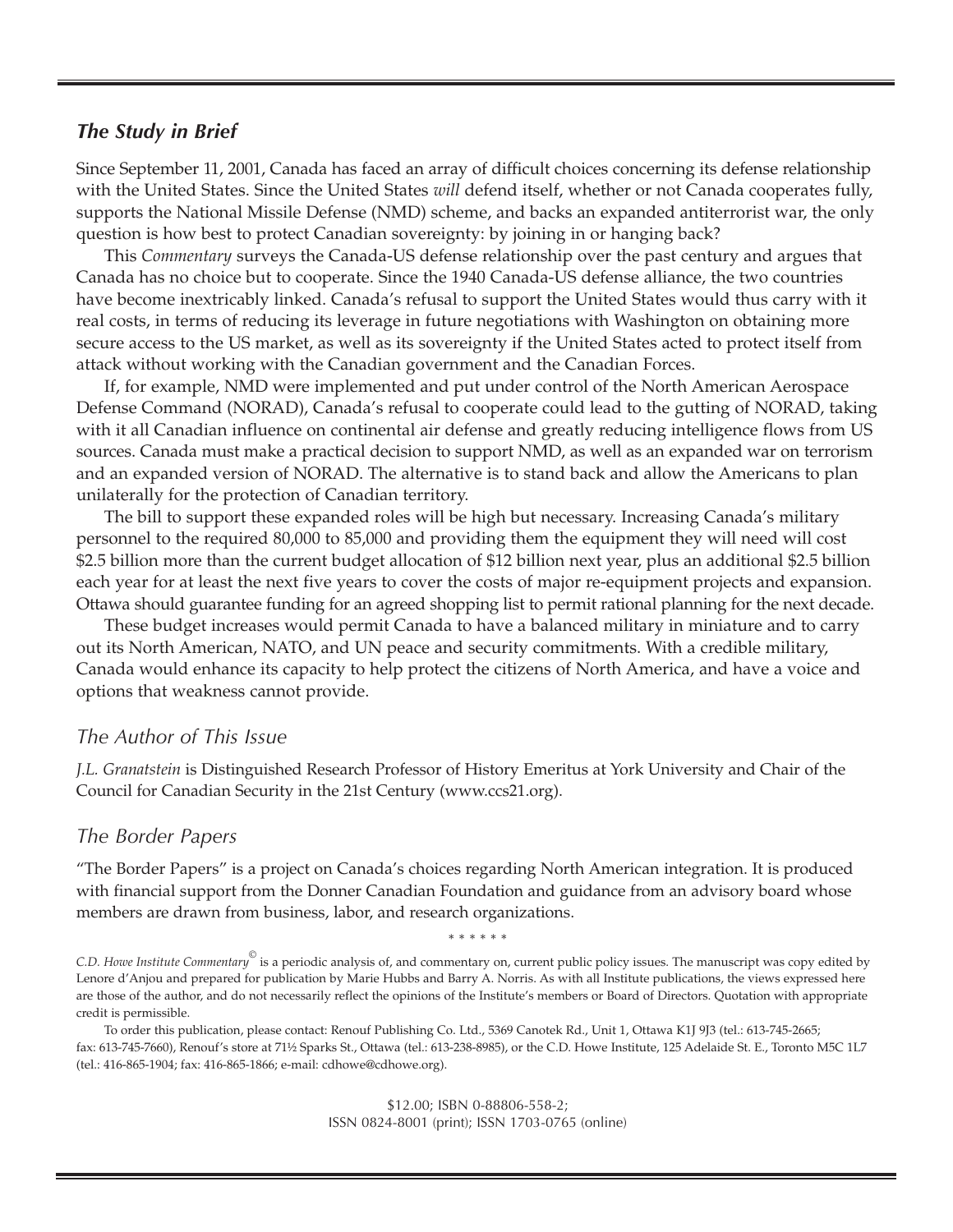Il the clichés of Canadian-US relations still abound in after-dinner speeches on both sides of the border. We are "best friends," close a sharing the "world's longest undefended border," and each other's customers. Like mo speeches on both sides of the border. We are "best friends," close allies sharing the "world's longest undefended border," and each other's best customers. Like most clichés, they are all true, but there is no doubt which nation is the junior partner and which one calls the tune.

The economic linkages between Canada and the United States predate Confederation. The military linkages go back to 1917 and led to a defense alliance in the wartime summer of 1940. Since then, the two nations have become inextricably tied together.

But many Canadians still chafe at the connection with the Pentagon, and poking the Americans with the sharp stick of supposedly superior Canadian morality is a habit of long-standing that has not abated since the events of September 11, 2001. The superpower neighbor, for its part, has global responsibilities and burdens, and it often tires of Canadian caution, endless remonstrances, and prickly independence when what it wants and needs is support.

Canada is faced with an array of difficult choices. Should it support an expanded war on terrorism? Should it offer support for a National Missile Defense (NMD) scheme? Should it try to expand the North American Aerospace Defense Command (NORAD) to include sea and ground forces and cooperate with the United States in homeland defense? And if so, should Canada increase its armed forces and by how much?

This *Commentary* argues that Canadians must take realistic decisions, not emotional ones. Refusing support to the United States would have real costs, not least in economic terms. Canadian sovereignty would seriously diminish if the United States acted to protect itself from attack without working with the Canadian government and the Canadian Forces. But since the United States *will* defend itself, whether or not Canada cooperates fully, supports the NMD scheme, and backs an expanded antiterrorist war, the only question is how best to protect Canadian sovereignty: by joining in or by hanging back? This paper argues that there is no choice at all: Canada must cooperate with the United States in its own interest. To do that will require the strengthening of the Canadian Forces.

#### **A Little History**

After September 11, 2001, no one doubts that North America faces a new situation and new threats. Historians always seek parallels, and the one that everyone reached for in mid-September 2001 was Pearl Harbor. Like the Japanese attack on Hawaii on December 7, 1941, the assault on the World Trade Center and the Pentagon was a very costly sneak attack without a declaration of war, and it was the result of a huge intelligence failure. The analogy is not bad at all.

Canadians have a better comparison, however. In its impact on relations between Canada and the United States, the fall of France in June 1940 and Washington's and Ottawa's resulting concern with continental and hemispheric security presaged the concern produced by the terrible events of September 11. That Canada, a belligerent in August 1940, felt impelled to sign its first defense arrangement with the stillneutral United States was an indication of how fearful North Americans were. That

Note: This paper is up to date as of May 29, 2002.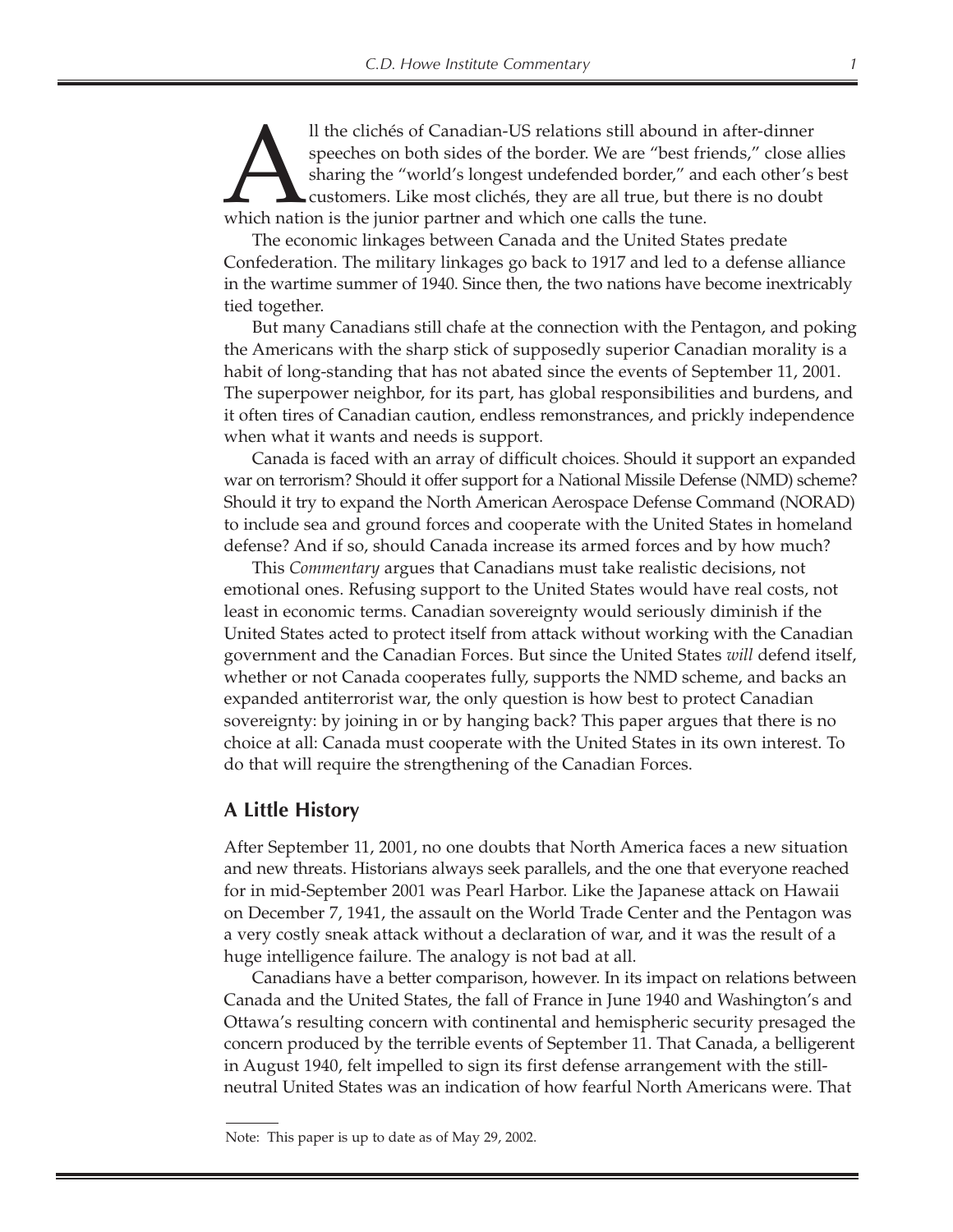President Franklin Roosevelt, smiling, charming, and benevolent, politely pressed Prime Minister Mackenzie King into signing the Ogdensburg Agreement and establishing a joint board on defense might point to the kinds of pressures Canada is facing today.

Yet the two situations differ, too. In 1940, Canadians were still British in their sentimentality and allegiance, and Canadian trade was diversified. Today, the British Empire is dead and gone, Canadian obsequiousness to Britain and the Crown gets trotted out only for royal visits and funerals, and the United Kingdom counts for little on the Canadian balance sheets. How did we get to August 1940, and how did we proceed from there to our present pass? What do we face today and what should Canadians do about it?

#### *The Nineteenth and Early Twentieth Centuries*

For most of the nineteenth century, Canadians lived in fear of US invasion, a fear fed by talk of Manifest Destiny, "54-40 or fight," and Fenian incursions. At the same time, however, the process of Canadian economic integration with the United States was in train. It began in the first half of the nineteenth century, peaked for a decade with the Reciprocity Treaty of 1854, declined after the Americans abrogated it at the end of the Civil War, and then resumed a slow, steady pace. The failure of Sir Wilfrid Laurier's reciprocity agreement in 1911 seemed to mark a check to continentalism, but it was purely temporary.

Not surprisingly, it was the imperatives of war that began to speed economic integration again. Ironically, Prime Minister Sir Robert Borden, the proponent of empire and an openly anti-American opponent of free trade with the Yankees in 1911, was soon beseeching the United States to give Canada a break. The beginning of World War I cut off Canada from British and European capital, and Borden, a man who knew how much Canadian expansion depended on bond flotations and stock sales, was quick to ask Wall Street to fill the gap. It did, and when Woodrow Wilson finally took the United States into the war in 1917, Sir Thomas White, Borden's finance minister, beseeched Treasury Secretary William McAdoo to exempt Canada from the ban on loans he had temporarily imposed on the Allies. White succeeded.

The next year, when Canada found itself purchasing far more from the Americans than it was selling and thus coming perilously close to running out of US dollars, the prime minister himself pitched the Canadian case for more US war orders to President Wilson. Canada was a special case, the United States' best friend, the argument went, and Wilson accepted it. Indeed, the president agreed "that the resources of the two countries should be pooled…and that the boundary line had little or no significance" in wartime (quoted in Cuff and Granatstein 1977, 37). It was as if 1911 had been a mere aberration, a thought that must also have occurred to White when he told the treasury secretary that the two countries had

always been good neighbors. Occasionally a verbal brickbat has been thrown across the fence but we have always sympathized with each other when brickbats have come from any foreign source....Our peoples are very much alike and understand each other better than any other two peoples in the world. (Quoted in ibid., 42.)

Necessity was the mother of rhetorical invention.

*Canada was a special case, the United States' best friend.*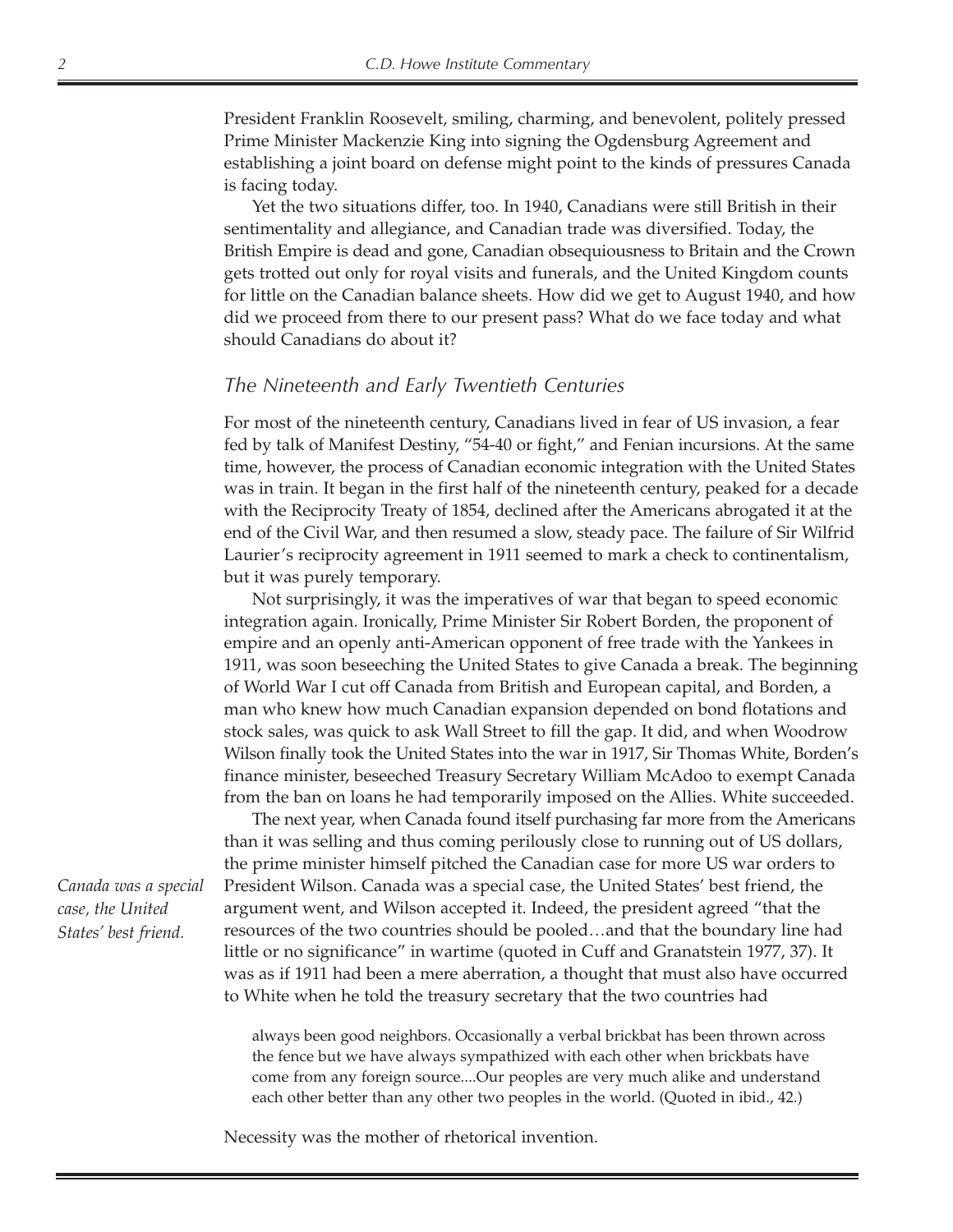Just as important, the war also forced military cooperation on the two countries for the first time in history. US pilots (including the Mississippi novelist William Faulkner) came to Canada to train, and the US navy, responding for appeals for help from Ottawa, agreed in 1917 and 1918 to provide antisubmarine aircraft and patrol vessels to help defend both North Atlantic convoys and the Nova Scotia coast from U-boats (Tennyson and Sarty 2000, 158ff). The war had accelerated continental integration markedly.

The political and military pace slowed in the 1920s, however, though Americans' industrial and financial annexation of Canadian companies and resources continued. Soon, high US tariffs and the Depression reduced trade across the border and increased resentment. But when Mackenzie King and the Liberals returned to power in 1935, a major trade agreement followed quickly, the first since 1854 and the first big breach in the imperial preferences that had given Britain, the Dominions, and the British colonies tariff advantages. A second Canada-US trade agreement came within a few years.

#### *World War II*

Equally significant change occurred in the area of defense when President Franklin Roosevelt used the occasion of a speech at Queen's University in Kingston, Ontario, in 1938, to proclaim that the "people of the United States will not stand idly by if domination of Canadian soil is threatened by any other empire" (quoted in Martin 1982, 127). Most Canadians, viewing the worsening situation in Europe and Asia, assumed Roosevelt's use of "other empire" referred to some nation other than Britain. He might just as easily have meant "other than the United States." The president had not consulted Mackenzie King before speaking, but a few days later King felt obliged to reply that Canada would ensure that it was as immune from attack or invasion as it could be and that it would not permit enemy forces to attack the United States "by land, sea or air" from Canada (ibid.; see also Fortmann and Haglund 2002). In effect, King pledged that Canada would maintain sufficient defensive strength to deter any incursions aimed at the United States and that the Dominion would never become a strategic liability to its neighbor.

These statements have remained intact as the basic pledges from each nation to the other — though one might argue that Canada has not always maintained enough military strength to keep its side of the bargain — but at the time they did not amount to a formal defensive alliance. One would not be long in coming.

Canadians had retained their colonial way of thinking throughout the British era. Britain and its Royal Navy guaranteed Canadian security; hence, Canada needed to make no serious defense efforts unless Britain was involved in a major war. The Roosevelt-King exchange of pledges in 1938 presaged a change of historic nature. From being a British military protectorate, Canada was now on the edge of becoming a US one.

When World War II began in September 1939, Canadians confidently expected it would be fought in Europe, where the great French army could hold Hitler's Germany in check. The fall of France in June 1940 put paid to those ideas, and Britain seemed on the verge of invasion and defeat. Canada had only two halftrained divisions, one in England and a second en route. At home there were, as

*Canada would not permit enemy forces to attack the United States "by land, sea or air."*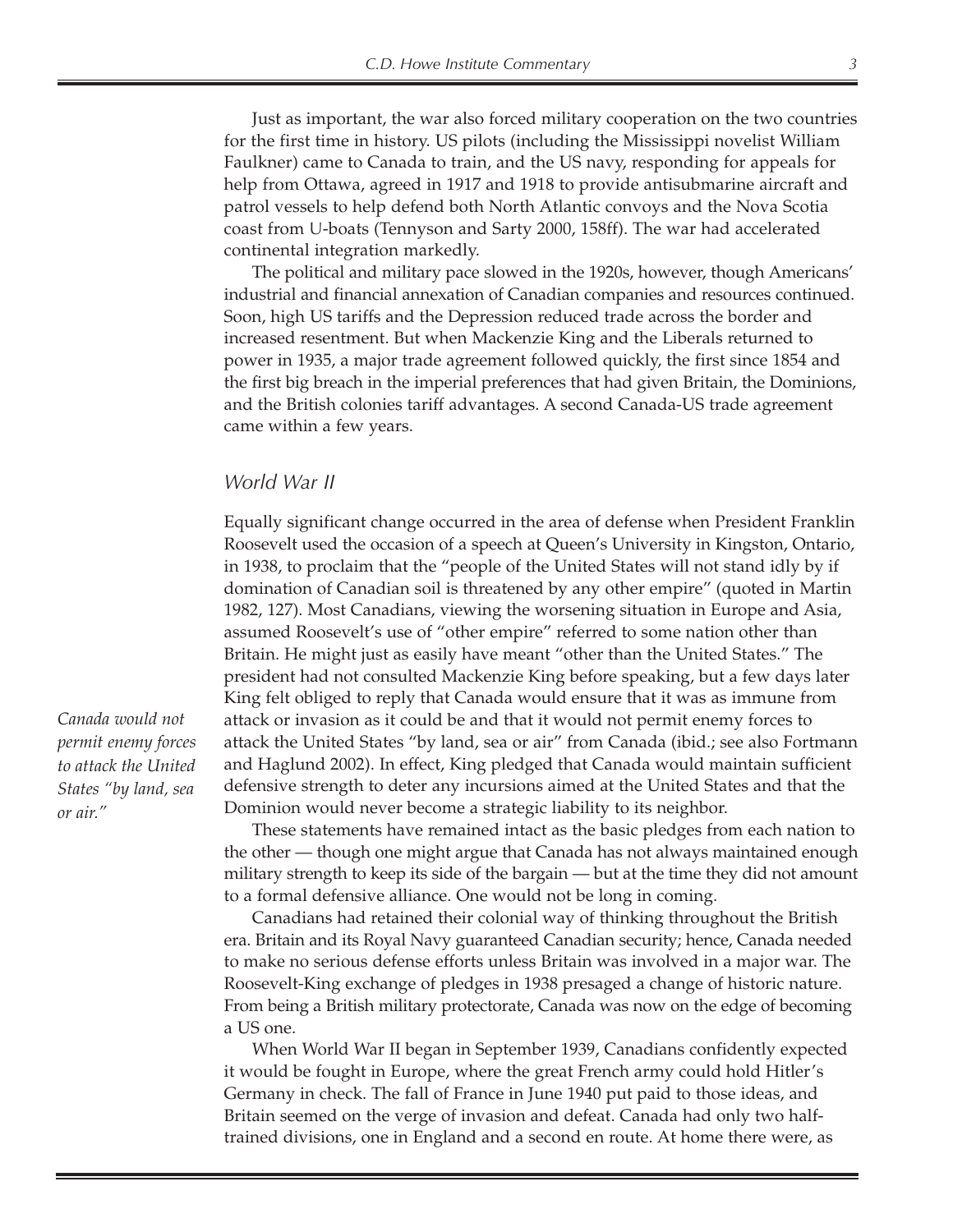yet, few fully trained or equipped army, air, or naval units, and if England fell to the Nazis, the Royal Navy might fall into enemy hands. If that occurred, North America itself might be subject to attack.

Britain's weakness forced Canada into the arms of the United States. In mid-August, Roosevelt called Mackenzie King and invited him to meet at Ogdensburg, New York. In a conversation full of bonhomie, the two men agreed to create the Permanent Joint Board on Defense (PJBD) and to foster more military staff conversations (some desultory military discussions had been held before the war). This military alliance between a belligerent Canada and a neutral United States was a guarantee of safety for Canada if the worst occurred overseas and a way for the Dominion to devote the maximum effort it could to Britain's defense.

For the Americans, Ogdensburg was the beginning of continuing efforts to get genuine assurances of security against attack through Canada. Indeed, as FDR put it to King in a discussion about the negotiations he had had with the British during the just-concluded "destroyers-for-bases" deal, he had sought "a friendly agreement in advance" about bases anywhere in the hemisphere in the event of attack. The United States was ready to do whatever it had to do to ensure its security. If that had meant seizing bases in Newfoundland (then a British-administered Crown colony) or the West Indies, so be it. He had been fully prepared to do so. But a friendly agreement in advance that saw the British do what Roosevelt wanted and get the ships they needed was preferable (Granatstein 1992, 21). In other words, the United States was supreme in the Western Hemisphere, fully determined to protect itself against whatever threats might come down the pike, and it would act as great nations always act in crisis — in its own interests.

Mackenzie King was Canada's shrewdest prime minister, a man who knew Roosevelt well and who understood the situation the world faced in 1940. But if King understood what Roosevelt meant by his comment, duly recorded in King's diary, there is no indication. Happily, King and Canada did not face a situation in which they had to discover FDR's ultimate meaning.

Nonetheless, later in 1940 during discussions in the PJBD Canada gave strategic control of its forces to the Americans if Britain was overrun. But the next year, with Britain still in the war, Canada mounted a strong and successful campaign to reverse this pledge. All that Canada would now concede was "coordination of the military effort to be effected by mutual cooperation" (ibid., 22), a largely meaningless phrase that gave control back to Ottawa. But economically — exactly as in World War I — Canada was the supplicant, pleading with the Americans to buy more in Canada so it could continue to make purchases in the United States. The Hyde Park agreement of April 1941, graciously conceded by FDR, tied the two wartime economies inextricably together (Cuff and Granatstein 1977, 69ff).

The military relationship became similarly entwined, and Canada scarcely argued over strategic control after 1941. Even before the United States entered the war, direction of the Royal Canadian Navy's (RCN's) antisubmarine efforts in the western North Atlantic was assumed by the US navy. After Pearl Harbor finally brought the United States into the war, the Combined Chiefs of Staff — British and US officers with no Canadians at the table — took strategic control. Americans built the Alaska Highway through Canada, Canadian and US troops served together in the "Devil's Brigade," and a Canadian infantry brigade, trained and equipped on

*Britain's weakness forced Canada into the arms of the United States.*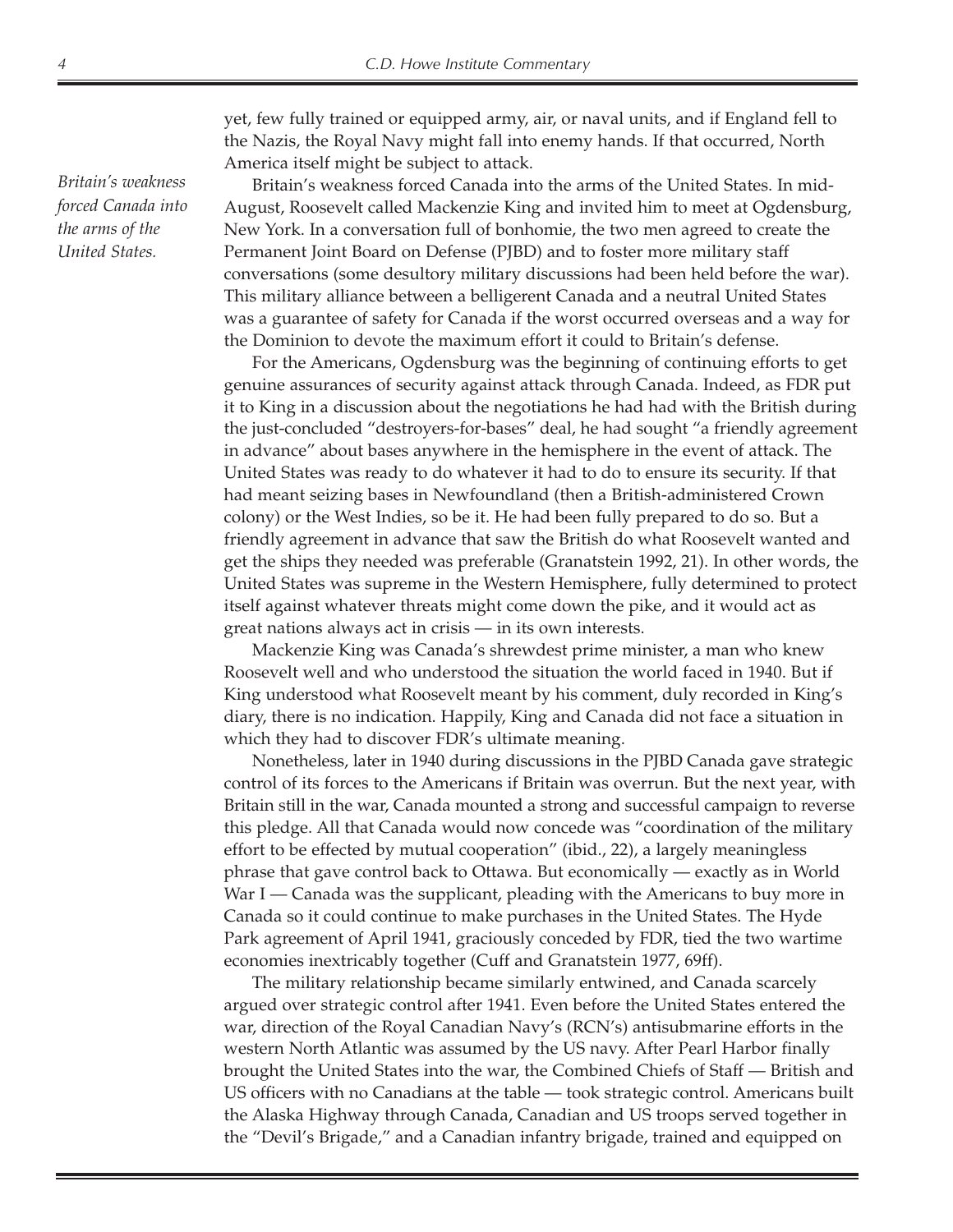US lines, took part in the campaign in the Aleutians. Had Japan been invaded in 1945, a Canadian infantry division, armed and trained with US weapons, was set to serve under General Douglas MacArthur. Canada was still a British Dominion and most of its World War II military effort had been as part and parcel of the Commonwealth forces, but the country was now very much a tail on the US kite.

Nothing that occurred after the war altered matters, except that the residual British influence on the Canadian military declined precipitously. Canada joined the United Nations and worked to foster its multilateral institutions. In 1947, the two North American nations agreed to continue their defense cooperation. Canada, the United States, and Britain were the originators of the secret discussions that led to the North Atlantic Treaty Organization (NATO) in 1949, a deliberate effort on Canada's part both to draw the United States into the defense of Europe and to create a multilateral defense organization that could help to cushion the impact of the overpowering bilateral relationship in North America (Granatstein 1981, 235ff).

Though Canadian rearmament was slow and hesitant, it had begun by the time the war in Korea, started by Pyongyang's invasion of South Korea on June 25, 1950, changed the world. Under extreme US pressure to contribute, Canada reluctantly provided an infantry brigade, destroyers, and air transport to the US-directed United Nations effort. This war lasted three years.

Far more significant, equally strong US encouragement led Canada to provide a brigade of infantry, an air division of fighters, and a major antisubmarine warfare effort for NATO. These commitments lasted much longer than the Korean effort, cost vastly more, and represented Canada's major military contribution in the last half of the twentieth century.

#### *The Cold War Years and After*

At the same time, the United States and Canada continued to be greatly concerned with continental defense. The Soviet Union had nuclear weapons, an air force capable of delivering them on North American targets, and, by the 1960s, intercontinental ballistic missiles. Canadian air space provided time and, in the 1950s, radar lines in Canada offered warning of attack. Soon, NORAD, a joint command in which a Canadian officer was deputy commander, coordinated continental air defense.

NORAD had been negotiated by the Liberals but was signed in 1957 by John Diefenbaker's Progressive Conservative government. Pro-British, anti-Communist, and anti-American, Diefenbaker was a bundle of contradictions wrapped in indecision, and his government fell into difficulty when it could not bring itself to decide to take the nuclear warheads it had agreed to accept for the Canadian units in NORAD and NATO (Granatstein 1986, 101ff).

Matters compounded for Diefenbaker — and for his relations with the Canadian military and the United States — during the Cuban Missile Crisis of October 1962. Without waiting for Cabinet approval, belatedly and grudgingly granted, the RCN put to sea to shadow Soviet submarines in the Atlantic, and the Royal Canadian Air Force (RCAF) went on alert, ready to counter any attack by Soviet bombers (Haydon 1993, 202ff). The military actions were an indication of the increasing closeness of the RCN and RCAF with their US counterparts. That these actions

*Diefenbaker was a bundle of contradictions wrapped in indecision.*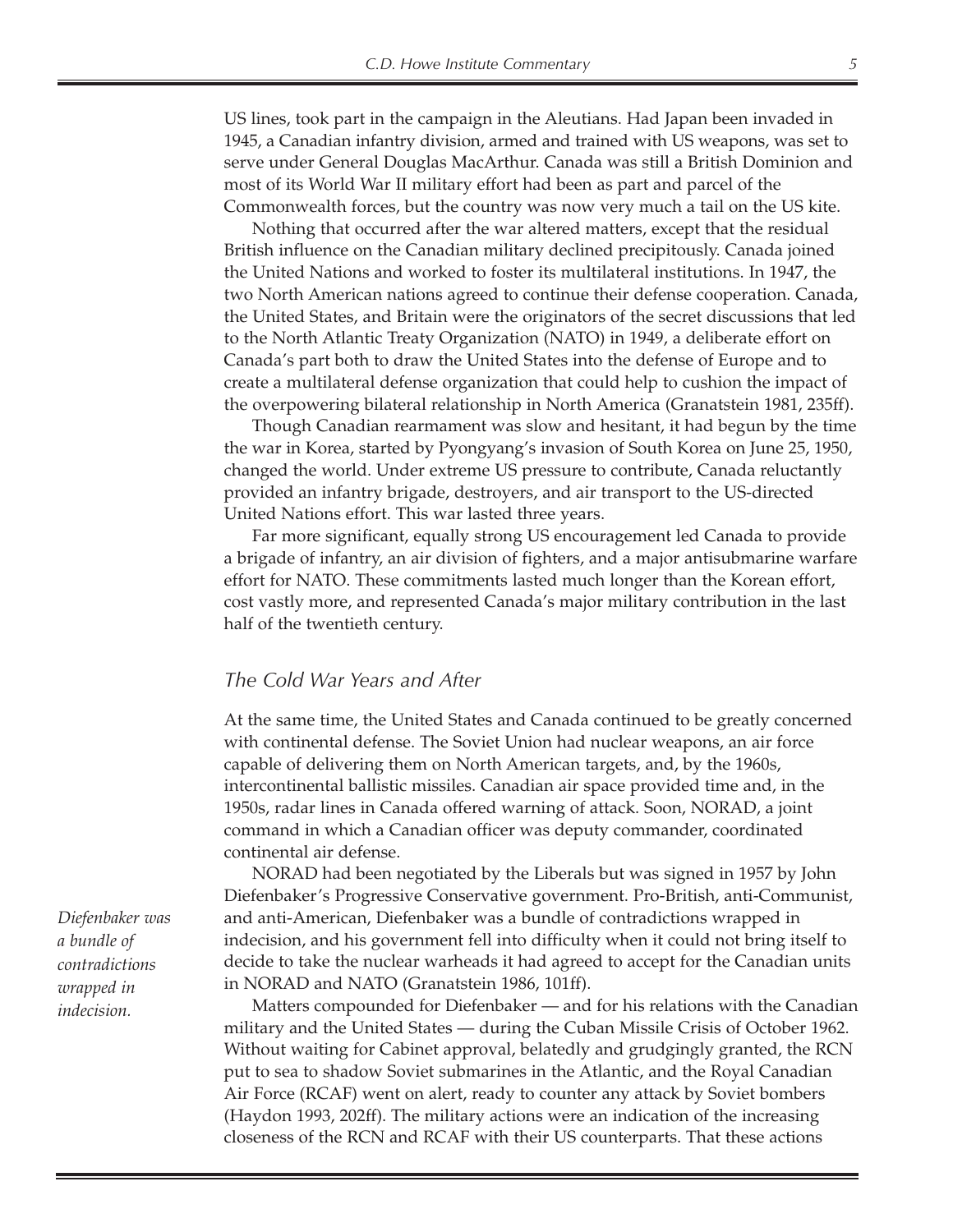*Diefenbaker had tried to refuse to help defend North America in the greatest crisis of the Cold War.*

were also the single greatest breach of proper civil-military relations in Canadian history passed almost without notice in the midst of public outrage that Diefenbaker had tried to refuse to help defend North America in the greatest crisis of the Cold War. Perhaps this reaction encouraged John F. Kennedy's administration to help to topple the Canadian government, using the brusque brutality of a single press release in January 1963. Relations with the United States had become the issue of the day.

Lester Pearson's Liberal government took the nuclear warheads for Bomarc missiles, CF-101 and CF-18 aircraft, antisubmarine warfare, and Honest John surface-to-surface missiles, but it soon had its own serious problems with the US war in Vietnam. Canadian nationalists also resented the increasing US foreign investment in Canada and fumed about the way Diefenbaker had been driven from office. Pearson had been happy enough to take power from the Tories with the help of the State Department's push. Nonetheless, he worried about the United States' heavy bombing of North Vietnamese targets and the opposition of the Liberal left, not least his erstwhile finance minister, Walter Gordon, who combined economic nationalism with opposition to Lyndon Johnson's war. Pearson's speech at Philadelphia's Temple University in 1965, calling for a suspension of the bombing, brought his relations with President Johnson close to the breaking point (Granatstein 1986, 208ff).

Pierre Elliott Trudeau's government, taking power in 1968, did nothing to ameliorate the frictions with Washington. Trudeau ordered a sweeping review of defense and foreign policy that produced a 50 percent cut in the Canada's NATO contingent. He abandoned the Canadian Forces' nuclear weapons at the earliest opportunity, accelerated the process of military decline that had begun in the Diefenbaker years, and simultaneously moved toward better relations with the Soviet Union, China, and Cuba. Neither Richard Nixon's nor Ronald Reagan's Washington was amused, and pressure from the south likely obliged Trudeau to agree that the United States could test cruise missiles over Canadian territory in 1983. Trudeau got his own back by launching an ill-prepared global peace mission in the winter of 1983/84 to ease what he and many others feared was a slide toward war between the superpower blocs. "A leftist high on pot," one senior US official sneeringly called him (quoted in Granatstein and Bothwell 1990, 371–372).

Trudeau's mission achieved little, but in retrospect the Cold War was already on its last legs, the Soviets breaking under the economic strain. Brian Mulroney and the Progressive Conservatives were the beneficiaries. Although the Tories in opposition had pledged to do much more for defense and although the Mulroney government produced a hawkish defense white paper in 1987, the collapse of the Soviet Union allowed the Canadian government to withdraw all its forces from NATO Europe in 1993 and to accelerate still further the rundown in the Canadian Forces. At the same time and over the fierce opposition of nationalists and anti-Americans, Mulroney pressed forward free trade with the United States (and Mexico soon after), irrevocably tying Canada economically to its superpower neighbor (Granatstein 1996, 246ff). Trade boomed, and by the end of the twentieth century, close to 90 percent of Canada's trade was either with or shipped via the United States. For decades, the nation's economic eggs had been in one basket; now, no one could escape this realization.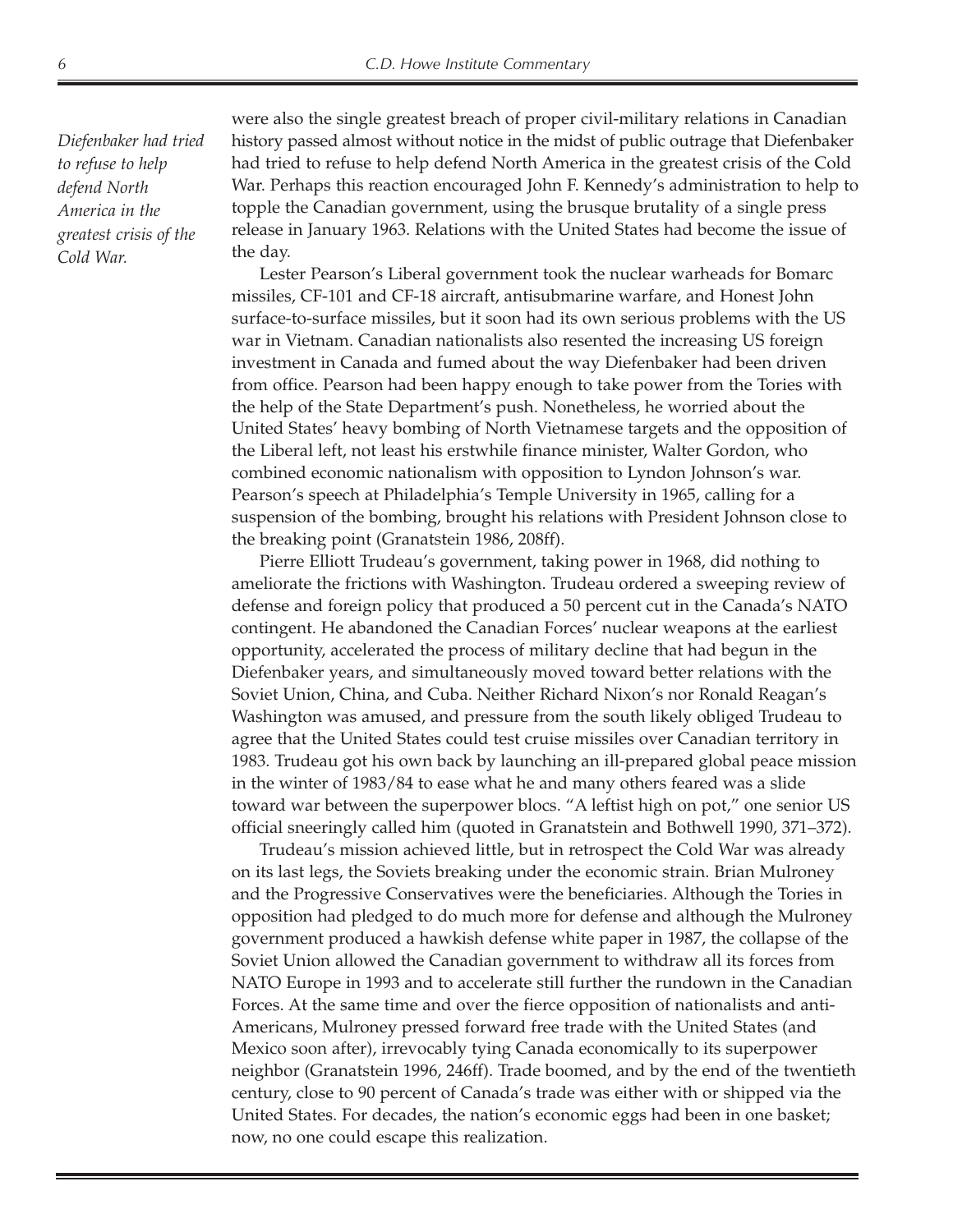The same was true in defense. Mulroney tended to view Canadian military interests as similar to those of the United States, and he was likely correct in doing so. When the Gulf War erupted in winter 1990/91, therefore, Canada cooperated as best it could in the anti-Iraq coalition. The army had no troops fit to fight in such a war, but the air force and navy did contribute. At the same time, the government participated ever more actively in United Nations peacekeeping — and peacemaking and peace support — operations across the globe. The end of the Cold War had let loose instability, and Canada did its part. The United States was duly grateful, but its calls for Canada to increase its defense spending ran afoul of a huge and increasing federal budget deficit. The result was great strain on the Canadian Forces, especially the army, as steadily increasing commitments abroad in locales such as Bosnia and Somalia ran into the problems posed by declining numbers of personnel.

#### **Our Present Discontents**

The previous section describes the situation when the Liberal Party under Jean Chrétien came to power in 1993. The new government's first priority was the deficit, and the resulting program reviews slashed defense spending and further cut the numbers of military personnel to the 60,000 level.

At the same time, the Canadian Forces worked to increase their interoperability — a matter of training, equipment, and communications — with the US forces. The navy was most successful, its new frigates being state of the art and able to mesh seamlessly with USN carrier battle groups and to command task groups that included US vessels (Sokolsky 2002, 8–9). The navy also had developed "mature working arrangements" and "bi-nationally approved defence arrangements" with the US navy's commands covering the Atlantic and Pacific (Cuppens 2002, 12). Thanks to the long, close relationship that had developed in NORAD, the air force had tight professional and personal linkages at all levels, although its equipment problems hampered interoperability. Only the army lagged behind, but even here efforts to work more closely with the US army proceeded.

By the end of the decade, a Canadian army officer had become deputy commander of a US corps, and operational procedures had begun to be brought very closely into line. Former Chief of the Defence Staff General Maurice Baril, in 2000, affirmed the military's "*natural objective* [his italics]…to strengthen our military relations with our allies…. Central to this, of course, is adopting equipment, doctrine, and communications that are compatible with our NATO allies and, in particular, with the forces of the United States" (quoted in Bland 2002, 39). The Canadian Forces' goal was "seamless operational integration at short notice" (ibid.). Pressing the goal forward was an array of some 80 treaties, more than 250 memoranda of understanding, numerous bilateral committees such as the more than 60-year-old PJBD, and Canada-US planning groups, some also in existence for decades.

While this process of achieving compatibility with the US military proceeded, the Chrétien government's foreign policy was in the hands of Lloyd Axworthy. Pressing forward a "human security" agenda, campaigning successfully for a treaty to ban landmines, and tweaking the Americans over nuclear weapons, Axworthy appeared to delight in pulling the eagle's tailfeathers (Oliver 2000, 5ff). Cooperation

*Canadian Forces worked to increase their interoperability with the US forces.*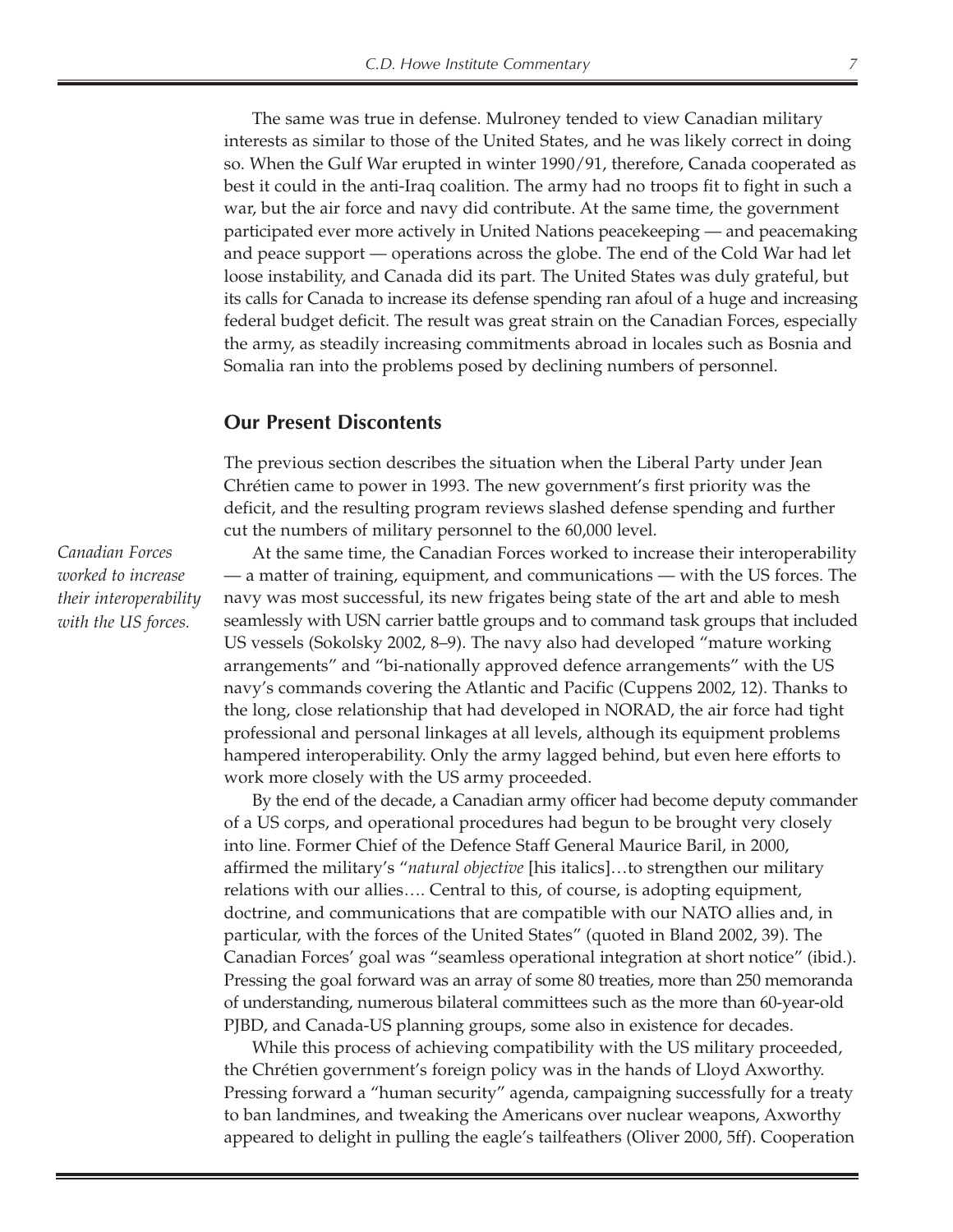between his department and National Defence, struggling to remain viable and to get closer to the US military, was limited.

Certainly Axworthy, his predecessors and successors, and his prime minister were keen to commit Canadian troops to UN and other operations abroad, even though the shrunken military was already overstretched. A succession of disasters quickly fell on the Canadian Forces, especially the army. The Somalia debacle and the resulting inquiry, the scandals involving senior officers and sexual harassment of women personnel, an ethical breakdown, and increasingly obsolescent equipment combined by the mid- to late 1990s to leave the Canadian military in crisis, an embarrassment to itself, the government, and the people.

These problems might not have mattered to any but military personnel if the world had stayed still. But events have a way of continuing despite those who pretend that all is for the best. In 1999, the war in Kosovo demanded Canadian participation, and on September 11, 2001, the terrorist attacks on the World Trade Center in New York and the Pentagon in Washington brought the new world of the twenty-first century into bold relief.

And what is this new world? Fueled by militant Islam, terrorism has suddenly become the major threat to secular, democratic, and pluralist states, one particularly hard to defend against in a wide-open North America. To President George W. Bush, nations that are not with the United States are with the terrorists, and after taking a few days to sniff the wind, Prime Minister Chrétien aligned himself with Bush (Bricker 2001). Driven by an understandable desire to make itself as safe from attack as possible, the United States has put together a coalition to strike at terrorist bases and their supporters in Afghanistan and pledged war against all who shelter terrorists. Efforts have begun to crack down on the financial support terrorists draw from North American groups. At the same time, the United States is striving to bolster its homeland security (something toward which it has been moving since at least 2000) and is pressing Canada to join more effectively in the defense of North America. Washington is also demanding that the hitherto porous Canada-US border be secured and that Canada's lax refugee and immigrant screening procedures be tightened. Simultaneously, US efforts that had aimed at ballistic missile defense, in train for years, have speeded up, and defense spending has increased toward the US\$400 billion level.

And Canada? First, as we have seen, the condition of the Canadian Forces was in crisis before September 11. Defense spending of C\$12 billion in 2002 has proved insufficient to support even a force of 60,000 personnel (the actual effective strength in mid-2002 is at least 10 percent lower). Canada's defense spending of US\$265 per capita is less than half the NATO average of US\$589, and its 1.1 percent of gross national product (GNP) devoted to defense is precisely half the NATO average. Spending on defense equipment acquisition faces a C\$11 billion deficit over the next 15 years, while the annual shortfall in the Canadian Forces' operations and maintenance budget is about C\$1.3 billion. Army units operate at something approximating 50 percent strength and, for lack of money, army battle groups train together only every three years; three navy vessels were tied up for want of sailors to crew them; and the air force is short of pilots and still years away from replacing its 1960s'-vintage Sea King helicopters (Conference of Defense Associations 2001;

*After taking a few days to sniff the wind, Prime Minister Chrétien aligned himself with Bush.*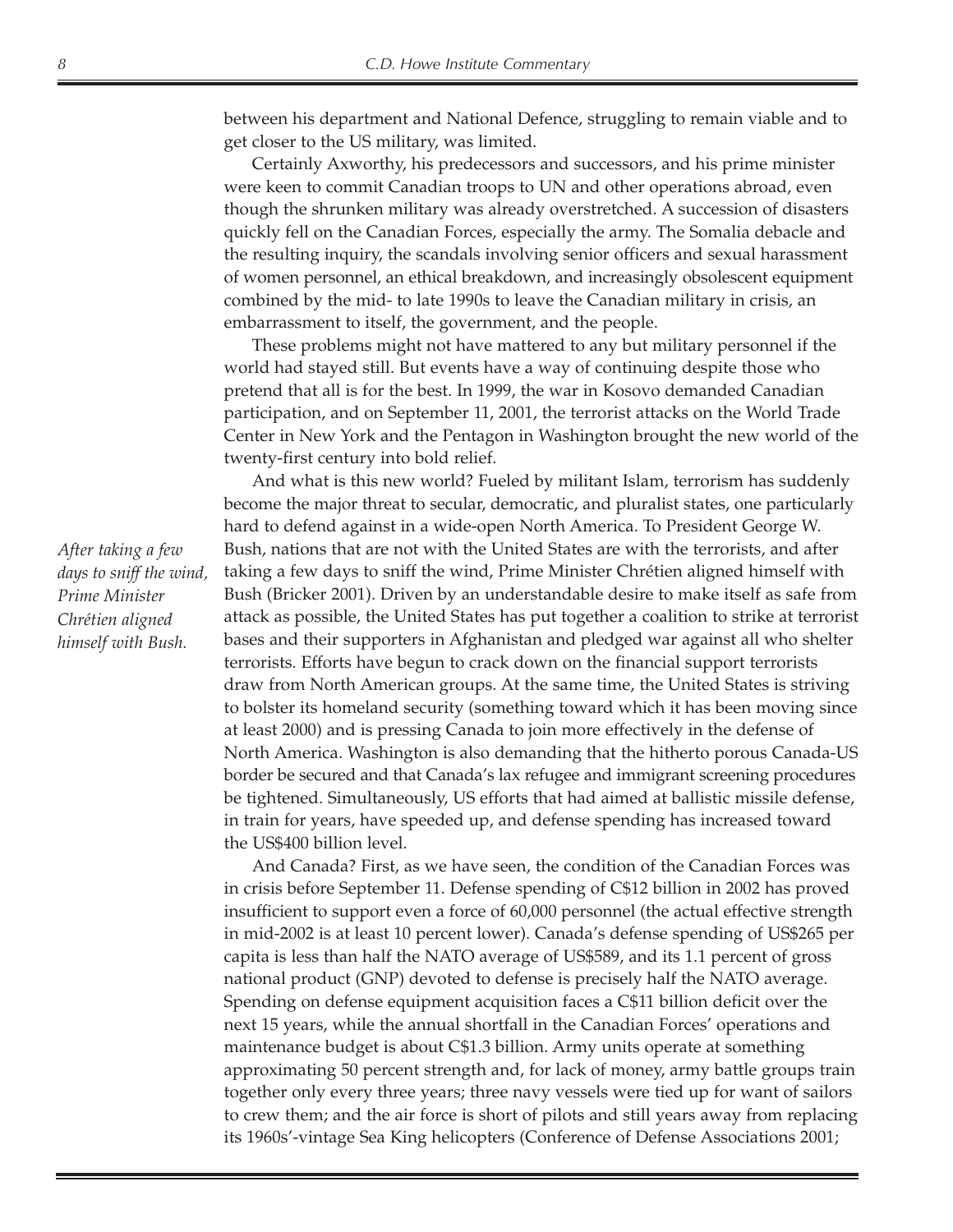2002; Canada 2002b; Fife 2002b; Macdonald 2002). Very simply, the Canadian Forces have all but lost the capacity to undertake operations for a sustained period.

Certainly, this is the situation for the Canadians deployed in and off Afghanistan. The substantial naval fleet placed in the area after September 11 has already been reduced from six ships to three because the navy simply lacks the specialist crews and ships to maintain a significant presence for more than six months (Dubé 2002). The 3rd Battalion of the Princess Patricia's Canadian Light Infantry (PPCLI), the heart of the battle group based at Kandahar and integrated into a US Army formation, had to be boosted toward full strength with the (belated) addition of a company from 2PPCLI. In late May, however, the defense minister announced that the battle group was to be withdrawn from Afghanistan at the end of July and would not be replaced. The army was under such strain, so short of trained infantry given its commitments in Bosnia and to the protection of the Kananaskis G-8 summit, that the Canadian pledges of support for the war on terrorism had been foreshortened.

The situation is no better at home. Canada is committed to provide an army brigade for continental defense, and although it could, with difficulty, cobble together such a formation, no brigade training has been carried out since the mid-1990s. Three regular force brigades are stationed in Canada, but they are now all sadly understrength, almost wholly administrative, and increasingly static formations. The air force has maintained its small commitment to NORAD, but in all it has only 80 CF-18s flying. Their obsolescent electronics and weapons systems are being modernized, but in a program that extends to 2017. The air force's Aurora maritime patrol aircraft have been doing fewer and fewer patrols off the coasts and in the north. The navy, with more modern equipment (especially frigates and maritime coastal defense vessels), will likely not be able to keep its four old destroyers in service or replace them after 2005. Naval capability would have to be reduced even further without at least \$8 billion in capital acquisition over the next decade. The reserve forces are understrength, undertrained, underequipped, and underfunded, and, as with the regulars, troop morale is generally low.

*The chiefs of staff in Ottawa had expected a major infusion of new funding in the December 2001 federal budget.*

The chiefs of staff in Ottawa had expected a major infusion of new funding in the December 2001 federal budget, a wartime budget after all. But they were sadly disappointed. Aside from funds for the strengthening of Joint Task Force-2, the military's small antiterrorism force, some new money for chemical and biological defense, and tiny sums for other purposes, the budget did almost nothing for the Canadian military. Without a change in its prospects and substantially more funding — a defense review is set to begin in late spring 2002, and many see it as the last chance for the Canadian Forces — we must expect resignations among the chiefs.

Very simply, whether Canadians realize it or not, Canada is now all but undefended at a time of danger. Although terrorism poses a real threat, it is not the most serious crisis. The danger lies in wearing blinkers about the United States at a time it is in a vengeful, anxious mood. The Chrétien government seems either oblivious to the danger, or else it has given up.

#### **Future Choices**

A number of issues preceding and arising from the events of September 11 pose challenges for Canada's immediate and long-term relations with its superpower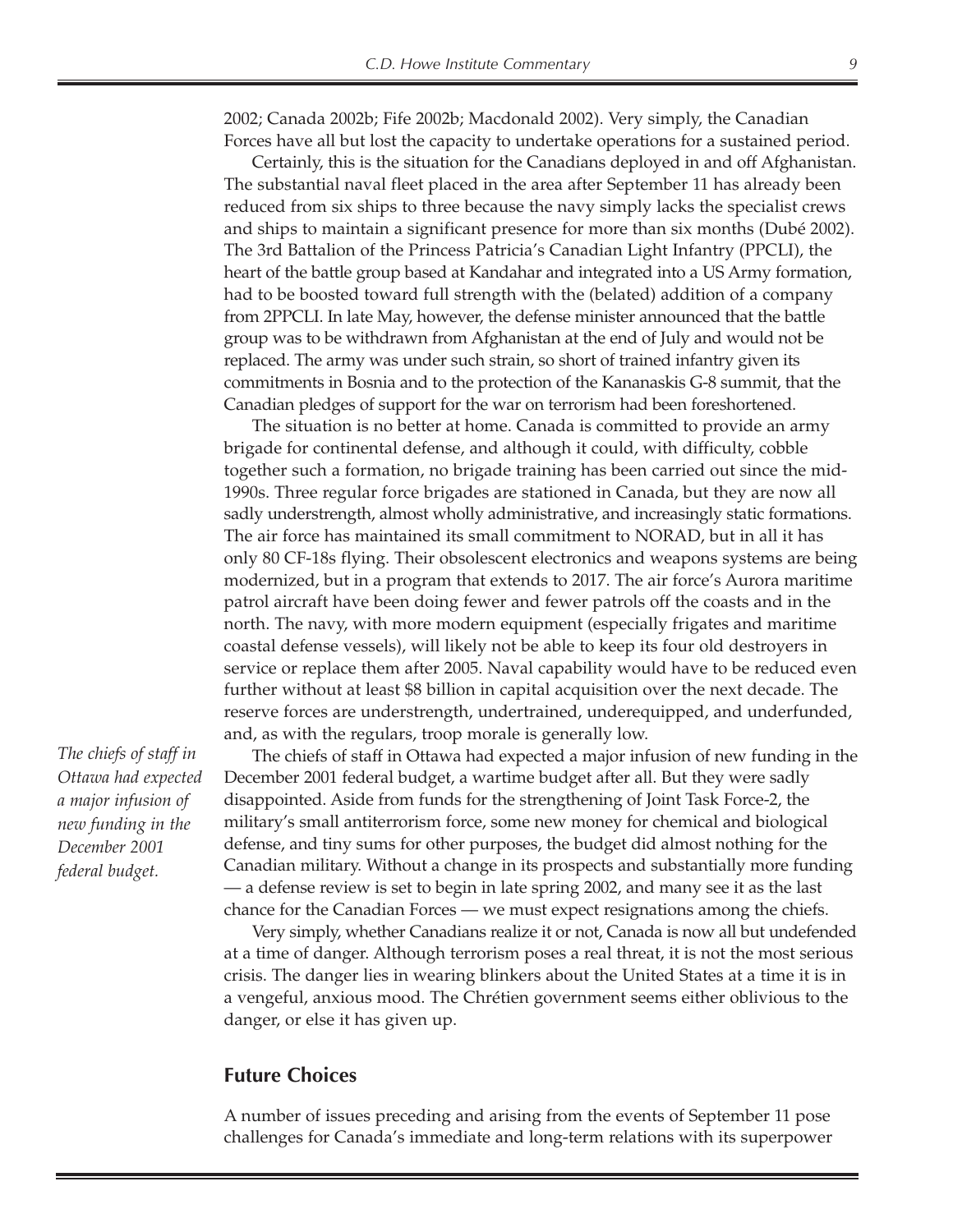neighbor. They merit full public and parliamentary discussion for all are important questions on which Canadians need to be informed.

#### *National Missile Defense*

The first such challenge is the US work on National Missile Defense (NMD). Defense against intercontinental ballistic missiles (ICBMs) has been of major concern in the United States for years, although the 1972 Anti-Ballistic Missile Treaty between the United States and the former Soviet Union constrained research for years. The current Bush administration has given the strongest of indications of its intention to withdraw from this commitment and to proceed full blast with research to develop, by 2005, a defense against ICBMs from present and future "rogue" states such as North Korea, Iraq, and others (Holman 2000, 58ff). The Russians and Chinese are unhappy about this, naturally enough, and so are many Canadians. But the United States is all but certain to speed up the research for and deployment of an NMD system if one can be developed, which is by no means certain (Lindsay 2002).

What should the Canadian position be when faced with this US determination, a determination only strengthened by September 11? Most Canadian officials downplay the rogue state threat and worry about US unilateralism. If the research failed to produce a useful defensive system, almost no one would weep (Liu Centre 2001, 2–3).

But what if a practicable system does materialize? Since 1957, Canada has been a partner in NORAD, headquartered at Cheyenne Mountain, Colorado, successively renewing its commitments under this agreement every five years. The changing thrust of NORAD is best demonstrated by the replacement a number of years ago of "air defense" in its name by "aerospace defense." It is likely that the United States would want to put NMDs under NORAD control to take advantage of the existing warning systems that NORAD possesses and that Canadian personnel help run. If we take a high moral stand against the NMD defensive system, therefore, the Canadians in NORAD could no longer fully participate in the warning and assessment process (Jockel 2002). The implications here are clear: the Americans might prefer to close down NORAD as an integrated command or to give NMD to their Space Command. For all practical purposes, NORAD's gutting would take with it all Canadian influence on continental air defense, and it would almost certainly affect the vast flow of intelligence Canada receives from US sources. On the other hand, if Canada accepted NMD and missile defense went to NORAD, Canadian influence might actually increase (Jockel 2000; Pugliese 2002).

No one suggests that Canada would acquire "go/no go" authority over NMD if NORAD runs the show. But Canada would have the right to consultation, the right to participation, and the right to a place at the table when decisions are made. As the United States is all but certain to proceed, Canada must choose between preaching high morality and acting with great practicality. In such circumstances, when morality would only anger the Bush Administration *and* hurt Canadian interests, we have no choice. The time for maximum benefit may already have slipped by; nonetheless, the earlier Canada agrees to support the NMD decision, the better.

*If the research failed to produce a useful defensive system, almost no one would weep.*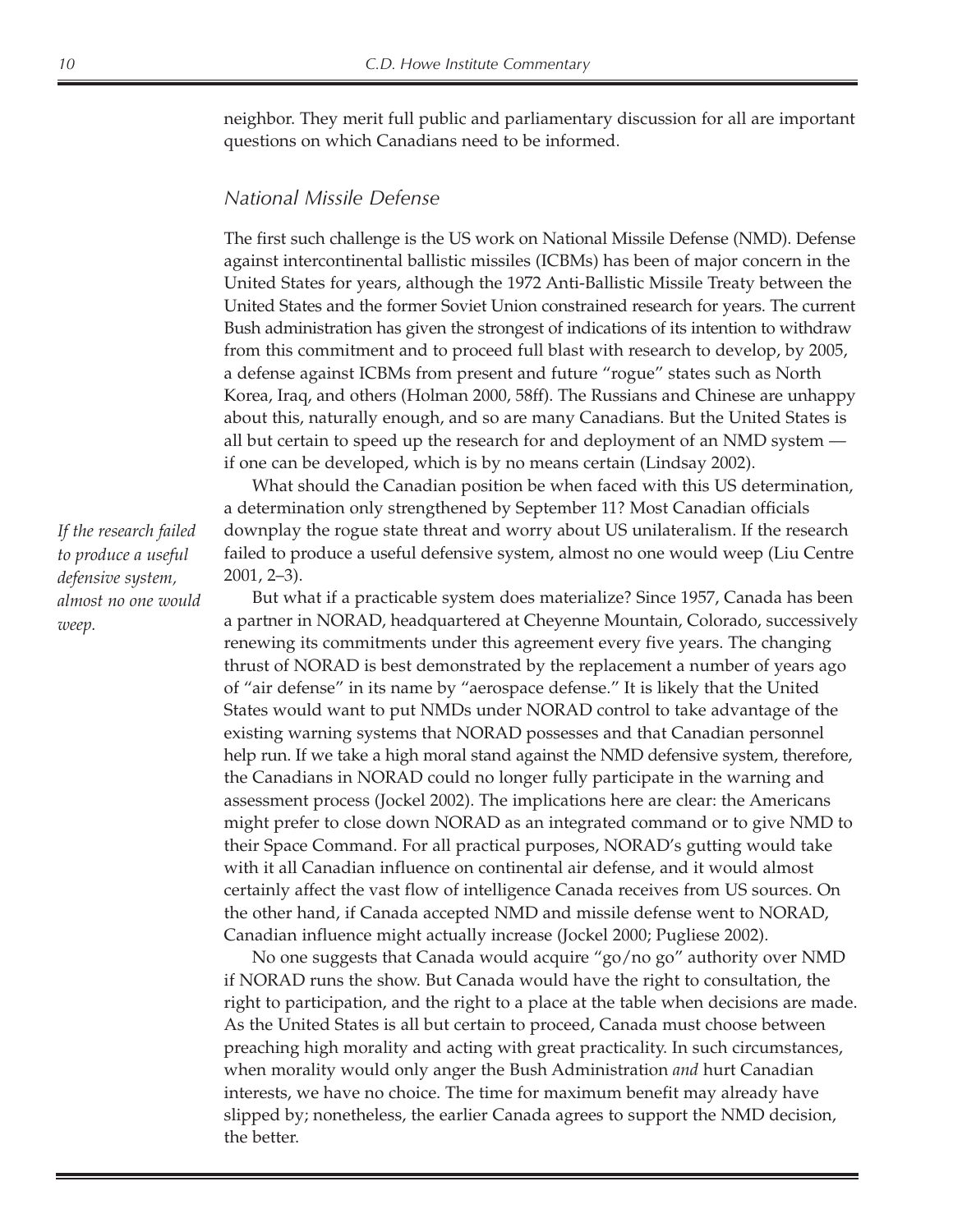#### *The Northern Command*

Similar to the NMD/NORAD conundrum is the question of the expansion of NORAD and the Northern Command, the new United States military supercommand, announced on April 17, 2002. NORTHCOM is to be activated on October 1, 2002 and to be led by the US Air Force four-star general who commands NORAD. NORTHCOM will be housed alongside NORAD at Cheyenne Mountain, Colorado. Such an organization, created largely for coordination among the fractious US services (Sokolsky 2002, 21), had long been suggested in the United States, beginning well before the World Trade Center attack (Nunez 2001; Charters 2000; Richter 1999; White 2000).

Homeland defense is obviously of great concern to Americans — the Defense Department's *Quadrennial Defense Review* of September 30, 2001 declares it "the highest priority" (US Department of Defense 2002a) — and it should be equally so to Canadians. NORTHCOM, however, is a US national command, and it is very unlikely that Canada will be invited to participate in its planning or command structure, as then defence minister Art Eggleton made clear in Parliament on May 7 (Canada 2002c). But it would make sense for Ottawa to press for the creation of an expanded NORAD arrangement that built on the many agreements already in place and fully covered both nations' land and naval forces. At the same time, the goal must be to preserve and enhance Canada's status in the binational NORAD organization (Canada 2002, 64–66).

Such suggestions run up against concerns of the Department of Foreign Affairs and International Trade about sovereignty and autonomy and, likely, the Finance Department's fear that, if Canada expands NORAD to cover homeland defense, US pressures for much greater defense spending might be too strong to be ignored (Brown 2002; Byers 2002b).*<sup>1</sup>*

The question, however, must be approached exactly as the NMD decision. The United States is determined to improve its homeland defense and is certain to approach this subject, as it must, from a continental perspective. The news release announcing Northern Command declared that its area of responsibility would be all of continental North America, including Canada and Mexico, and that its commander-in-chief would have the task of "security cooperation and military coordination" with other nations (United States 2002b).

Canadians thus have the choice of standing back and allowing the Americans to plan for the protection of Canadian territory or of participating in the decisions. Prime Minister Chrétien's instinctive response was to say correctly that Northern Command was the Americans' "own business," but he added, "The defence of Canada will be assured by the Canadian government and not by the American government." His office issued a fact sheet suggesting that "informal" discussions thus far "do not include the possible creation of a new joint command with standing forces attributed

*It is very unlikely that Canada will be invited to participate in NORTHCOM's planning or command structure.*

<sup>1</sup> Canadian concerns over sovereignty were not eased by US Ambassador Paul Cellucci's comment about Northern Command and Canadian reaction to it on April 18, 2002: "This has got nothing to do with sovereignty. This has everything to do with the security and protecting our people." Cellucci added that improved Canada-United States security cooperation was critical in creating a "zone of confidence" to facilitate the flow of goods and people across the border. (Quoted in McCarthy, 2002, 1.)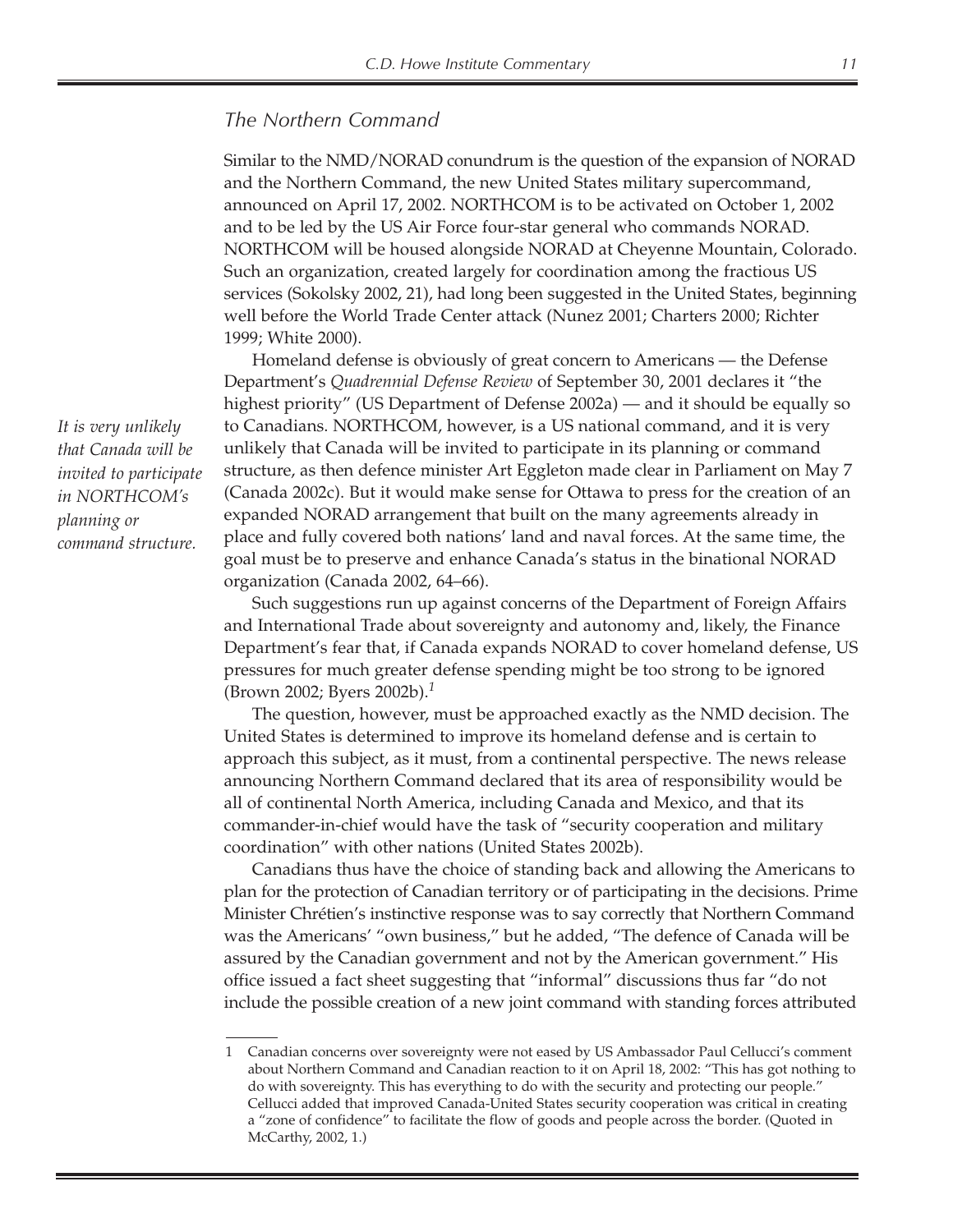to it" (Canada 2002c). Foreign Minister Bill Graham was more circumspect, noting that the government had advised the United States "that once they have announced their plan…we will study it and determine to what extent we wish or whether it would be good for Canada to participate" (quoted in McCarthy and Koring 2001). Published reports suggest that the Cabinet was to respond to the United States by mid-May (Leblanc 2002; Trickey 2002).

Once again, there is no real choice. Nationalists claim that Canada is tying itself to the United States' chariot wheels if it expands NORAD (Axworthy 2002a; Byers 2002b) or posts officers to Northern Command, as it might do in the future. But the basic decisions were made in 1940 and confirmed by a succession of defense and trade agreements. Do we want some consultation or none on matters that concern Canada's security every bit as much as the United States'?

Some opponents of adhesion point to existing differences in Canadian and US policy. Lloyd Axworthy asks:

What does a Canadian soldier do if asked to handle land mines on Canadian soil, in contravention of our treaty undertakings? What if we apprehend someone considered a war criminal…? US law would prevent them being turned over to the [International Criminal Court], while our obligations require it. (Axworthy 2002a; see also Byers 2002a.)*<sup>2</sup>*

The former minister also complains about

[T]hose guys in Ottawa talking about [putting] our Armed Forces under U.S. command which means we would not even be in a position to exercise our authority [in the Arctic] even if we wanted to. (Quoted in Milnes 2002.)

These questions are all important, though it is difficult to contemplate a scenario in which Americans would order Canadians to handle land mines in Canada or to understand how closer defense ties could undermine sovereignty in the Arctic. The arguments might have more force if the two countries' air forces had not successfully worked together in NORAD for 45 years and if their navies had not seamlessly integrated, daily resolving problems of equal complexity. So long as our troops remain under Canadian command, with Canadians able to decide what they will

On May 6, the Liu Centre released a much-revised version of the Byers piece; it corrected some of the errors and deleted references to conscription, water, and energy prices, but it retained almost all the other errors.

<sup>2</sup> Byers's work, *Canadian Armed Forces under US Command*, is a quite extraordinary collection of arguments for not joining Northern Command or, indeed, any joint operation with the United States. Among his reasons are differing policies on conscription (on which Canada has no policy), child soldiers, gay and lesbian soldiers, bilingualism, women in the military, land mines, arms control, nuclear weapons, and even the impact on Canadian energy and water resources of agreeing to a US-led joint command. Most notably, Byers actually suggests that, like the British in the world wars, the Americans would give Canadians the hardest military tasks, preferring Canadian deaths to those of their own soldiers. This argument is both bad history and an outrageously offensive interpretation of current events. Throughout Byers assumes that an integrated command would mean US commanders' giving orders to Canadians: "Would gay and lesbian soldiers be at risk of punishment from their US commanding officers?" This comment is simply ludicrous — have any gay Canadian pilots been punished by NORAD's US commander? To ask the question is to answer it, and Byers's misinformation would be unimportant except that Lloyd Axworthy, whose Liu Centre published the work, appears to rely on it in public comments, and almost to be its co-author.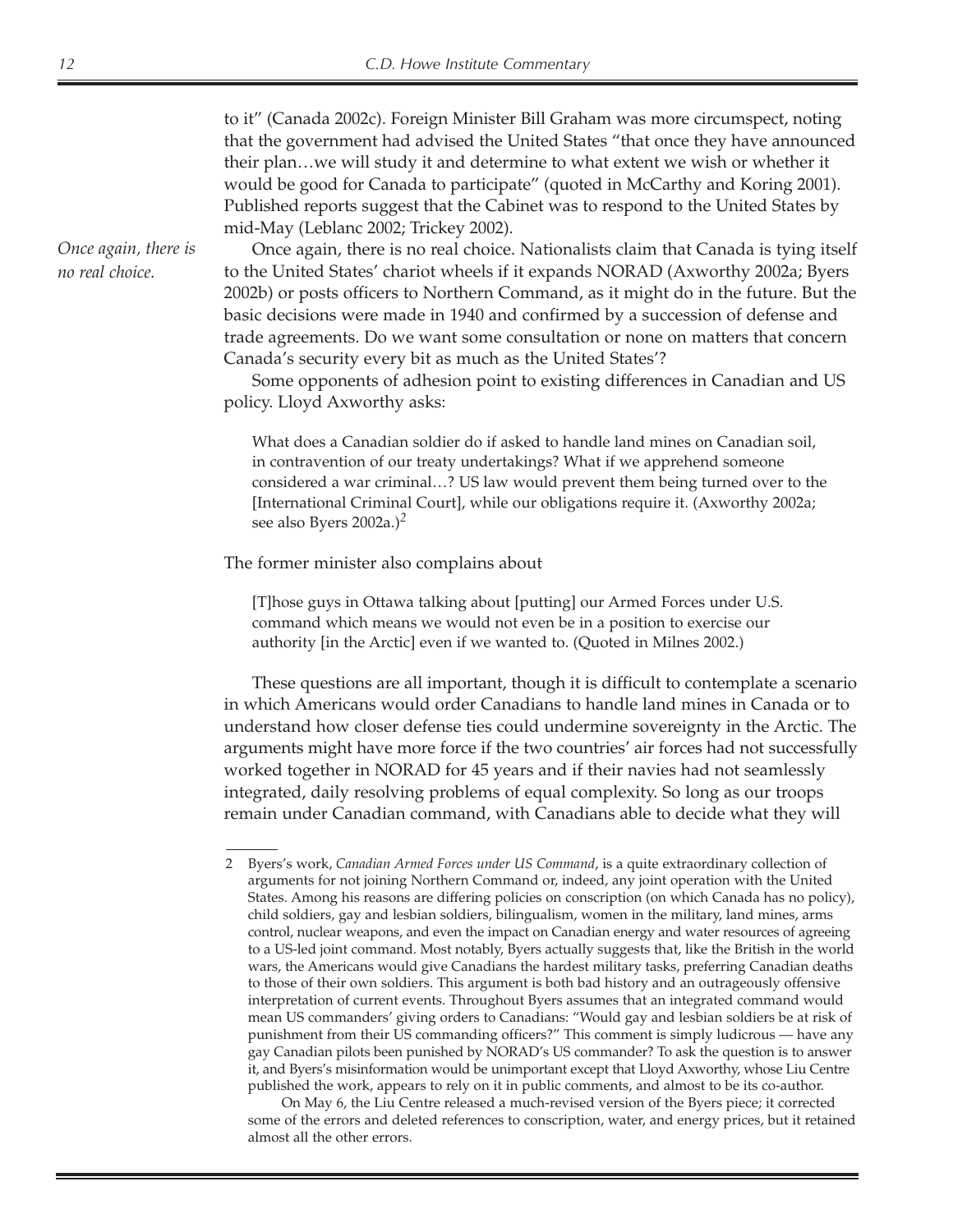do and when (if ever) to place them under US operational control, the nation will have more than sufficient power over its military destiny. If US commanders are granted operational control, it can be withdrawn at any time. Moreover, an expanded NORAD would be obliged to request Canadian forces for *particular* missions, and the Canadian government would have to agree or not after assessing all the factors (Cellucci 2002). This situation exists in NORAD now.

#### *The Basic Question*

Lloyd Axworthy's concerns, which seem to be motivated by deep-seated anti-Americanism, are largely wrong in fact. They are certainly not in the interests of Canada and continental defense. By all means, Canadians need to raise their concerns about further integration with the United States military, but in their desire to stay a sovereign nation, they must not forget what is at stake — their security and their economic well-being.

An unnamed senior Canadian official told the *National Post* that "there is an option for us to work together to watch over North America or we are going to have the Americans watch over us because they are going to do it one way or the other" (Fife 2002a). That statement clearly frames the question before us and only one answer is possible: Canada must cooperate militarily as fully as possible with the United States — if the Americans ultimately decide to allow us to participate, a decision that is by no means yet clear (Dobbs 2001; Koring 2002).

Doug Bland, a respected Queen's University defense analyst who considered this subject after consulting an array of Washington officials, puts the matter in the bleakest possible terms.

Should Canada hesitate or seek to avoid these new obligations, it seems likely that the United States will blockade its northern border, undertake covert intelligence operations in Canada and act unilaterally to defend itself by deploying its armed forces in Canada whenever the president deems it necessary. (2002, 26–27.)

We must hope that Bland's sources have led him to overstate matters by declaring such actions "likely," but his point cannot be ignored, even if some accuse him of fearmongering. The United States is deadly serious about homeland defense, and only utterly foolish Canadians can ignore this concern. Since Roosevelt's day, the Americans have preferred agreements in advance and sought Canadian cooperation. Canada has almost always offered it, though frequently not without misgivings, and it must do so once more. The Americans will act — alone if necessary. They would naturally prefer that Canada cooperate in defending our common territory.

The same calculus should be evident in our deciding whether or not to support the United States in an attack on Saddam Hussein's Iraq. Though the violent Arab-Israeli conflict of spring 2002 has greatly disrupted the Bush administration's coalition-building in the Middle East and slowed its timetable to oust Saddam, this issue is one that will not disappear (Lemann 2002, 42ff). Canadian officials tend to argue that, if Iraq is clearly linked to September 11, then war is defensible, but otherwise, it is not.

*Canada must cooperate militarily as fully as possible with the United States.*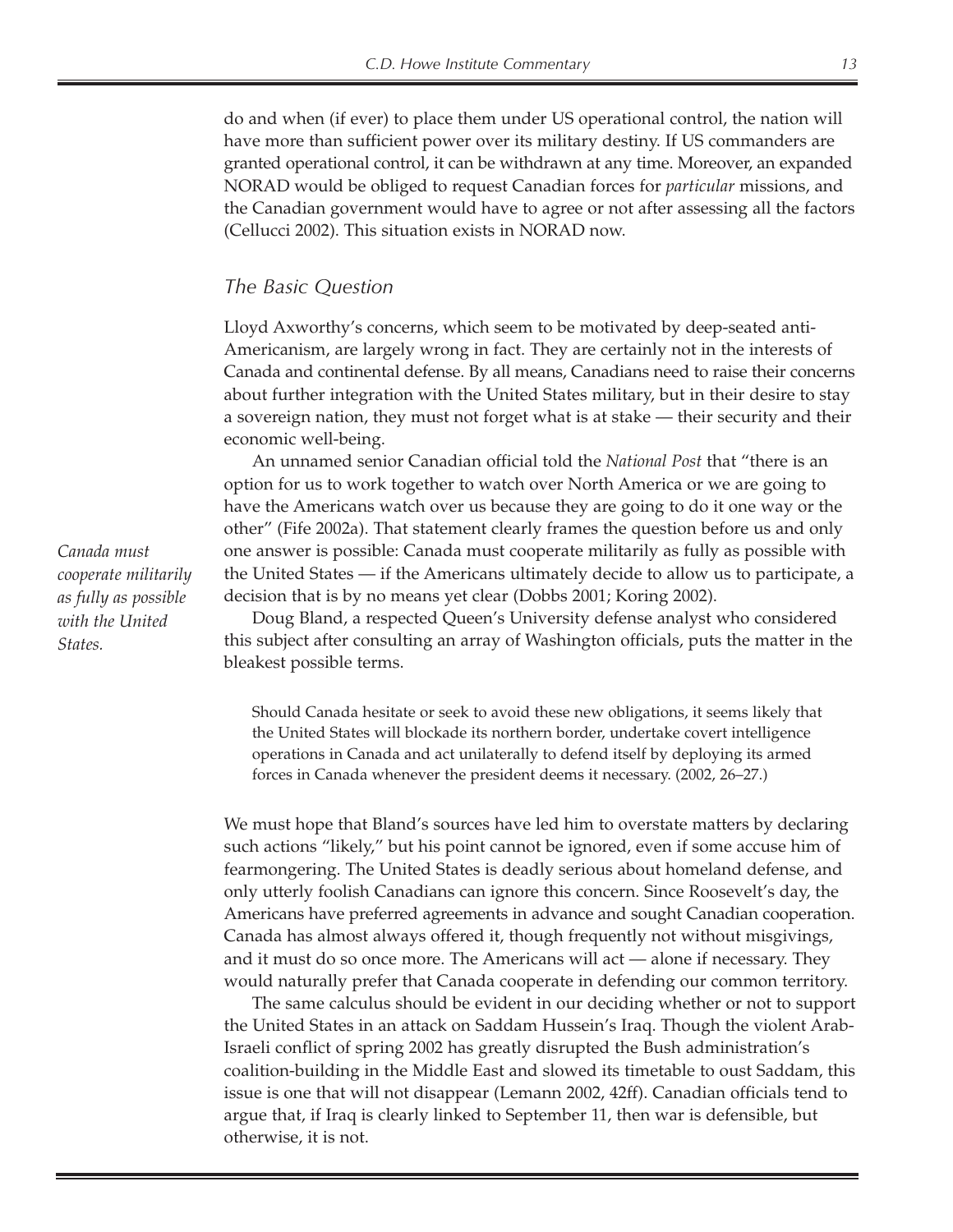We know that Iraq supports terrorists, though possibly not including Al Qaeda (Goldberg 2002, 52ff). We also know that Saddam effectively bamboozled UN weapons inspectors for years after the Gulf War of 1991 as his research laboratories worked on an array of weapons of mass destruction (WMD); in the end, the inspectors left, frustrated, and Iraq still refuses them readmission. We also know that Saddam has used such weapons against his own people and engaged in wars of aggression and expansion. By every standard, he is an arbitrary, unpredictable, self-centered menace who might have no hesitation about using WMD out of spite.

So what should Canada say when the United States asks for Ottawa's support, as it has and will again? Anti-Americans have their answer ready: US wars of aggression are no more moral than Iraqi ones, and we have no proof that Iraq was involved in the events of September 11.

Nevertheless, an attack against Saddam and his replacement by a leadership that is not so ruthlessly megalomaniacal would be a major gain for the war on terrorism, Iraqis, the region, and the world community. Canada has little capacity to contribute militarily to any US-led attack beyond the provision of a few ships and a squadron or so of CF-18s, so the price of support would be small. The price of opposition, however, would likely be severe. Washington regards Canadians as close friends, Americans' nearest and best neighbors. If Canada hangs back, reinforcing the perception that Canadian anti-Americanism and high-falutin' morality too often verge on the unbearable, the costs to Ottawa might be very high indeed.*<sup>3</sup>* To participate militarily in a war on Iraq would be a Canadian choice. To support the United States in such a war would be a Canadian requirement.

#### **A Little Realism**

The diminution of the Canadian Forces — a reduction of 50 percent in personnel since the height of the Cold War not unnaturally has had its impact on Canada's ability to play a role in the world. Power may not always flow from the barrel of a gun, but it is certainly one of the factors that goes into creating the ability to play a useful role and acquire influence (Ibbitson 2002). When President Bush praised the Canadian troops at Kandahar, Prime Minister Chrétien beamed, but he also made clear there would be no more money for defense. Had the war changed the needs of the Canadian Forces?, he was asked. "Not fundamentally," was his answer (quoted in Fife 2002a).

*Such governmental blindness exercised for years has produced the inevitable result.*

Such governmental blindness exercised for years has produced the inevitable result. Canada today has very little influence in world affairs and even less ability to influence other nations' decisions about our country and its place in the world. *A Fading Power* (Hillmer and Molot 2002) is quite properly the title of the 2002 volume in the respected Canada among Nations series. How many Canadians know that Canada now ranks thirty-fourth among UN troop-contributing countries

<sup>3</sup> The deaths or wounding of a dozen Canadian soldiers in Afghanistan by an errant US bomb provoked substantial anti-Americanism, calls for withdrawal, and denunciations of President Bush, whose apologies some Canadians, including politicians, deemed insufficiently fulsome. (See, for example, the opinions surveyed in Knox, 2002.) The Canadian enquiry established to investigate the cause of this incident had not finished its report at the time of publication of this *Commentary*.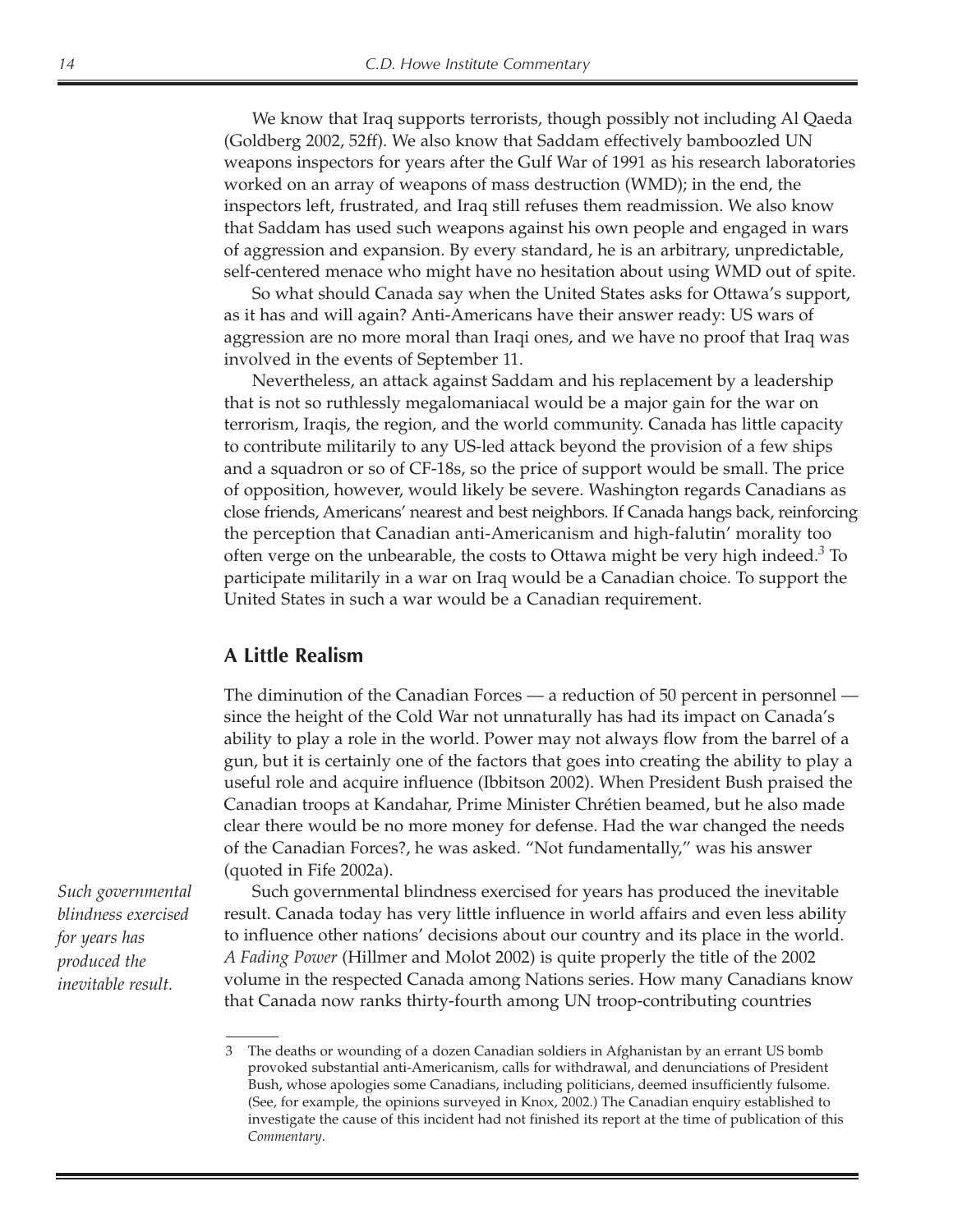(Canada 2002a)? Nonetheless, Canadian parliamentarians and media talk as if the nation still matters in the world and has the full range of options it once was supposed to have. Unfortunately, it is no longer so, except for the moral fervor we bring to our commentary, not least on US actions.

Canada is not a moral superpower, the "Stern Daughter of the Voice of God," as Dean Acheson (1966, 134ff) once described us. Indeed, it never was. Our alliances, our history, and the skills of our diplomats and soldiers offered us the opportunity to play useful roles on some occasions, two of the best known being the creation of the North Atlantic alliance and the freezing of the 1956 Suez Crisis. But the year is no longer 1949 or 1956, and weak governments, budgetary problems, and an overwhelming 40-year focus on the Quebec question have sapped the nation's ability to operate abroad. Our diplo-military skills and standing have atrophied and, in the new post–Cold War world, only one alliance matters for Canada.

Canada's links with the United States are key to our survival as an independent and sovereign state. If the Americans are unhappy with us, as they were in the days immediately after September 11, they have the capacity to bring our economy to a crashing halt simply by imposing lengthy delays at the border. With close to 90 percent of Canadian trade heading south — compared with a mere 25 percent of US trade that comes to Canada — Washington's capacity to inflict pain and enforce compliance on Canada is boundless. Canadian policy must be devoted to keeping the elephant fed and happy.

#### *Security*

The key policies here are in the area of security. Border slowdowns have led the Chrétien government to move with great speed to begin to bring slovenly Canadian refugee and immigration policies in line with those of the United States. It has led to the posting of US customs inspectors in Canadian ports and Canadians in US ports, a sensible device to speed up transshipment of goods. And security concerns have led to close links between Canadian officials and ministers working on North American perimeter defense. All these moves are good and sensible and have popular support in Canada.

Where there has been no change, however, is in defense.*<sup>4</sup>* Wendy Dobson's lead paper in this C.D. Howe Institute series suggests that "[m]ilitary expenditures seem certain to be one price Canadians must pay for economic openness" with the United States. What military capabilities would Canadians be willing to pay for, she asks, "[o]r would Canadians prefer to continue to ride free on US military capability?" (2002, 18). Dobson's question is the correct one, but unfortunately the Chrétien government has already answered it in the December 2001 budget, and the prime minister has repeated that answer: yes, Canada will take the free ride, thank you very much. As someone once put it, Canadians pretend to defend Canada, and the United States pretends it does not!

Does it matter if we are freeloaders? It does, to the military, of course, but also to the nation and to the rest of the world because it indicates our lack of seriousness.

*Canada is not a moral superpower.*

<sup>4</sup> Other nations' growing military disparity with the United States is a widespread problem (see Erlanger 2002).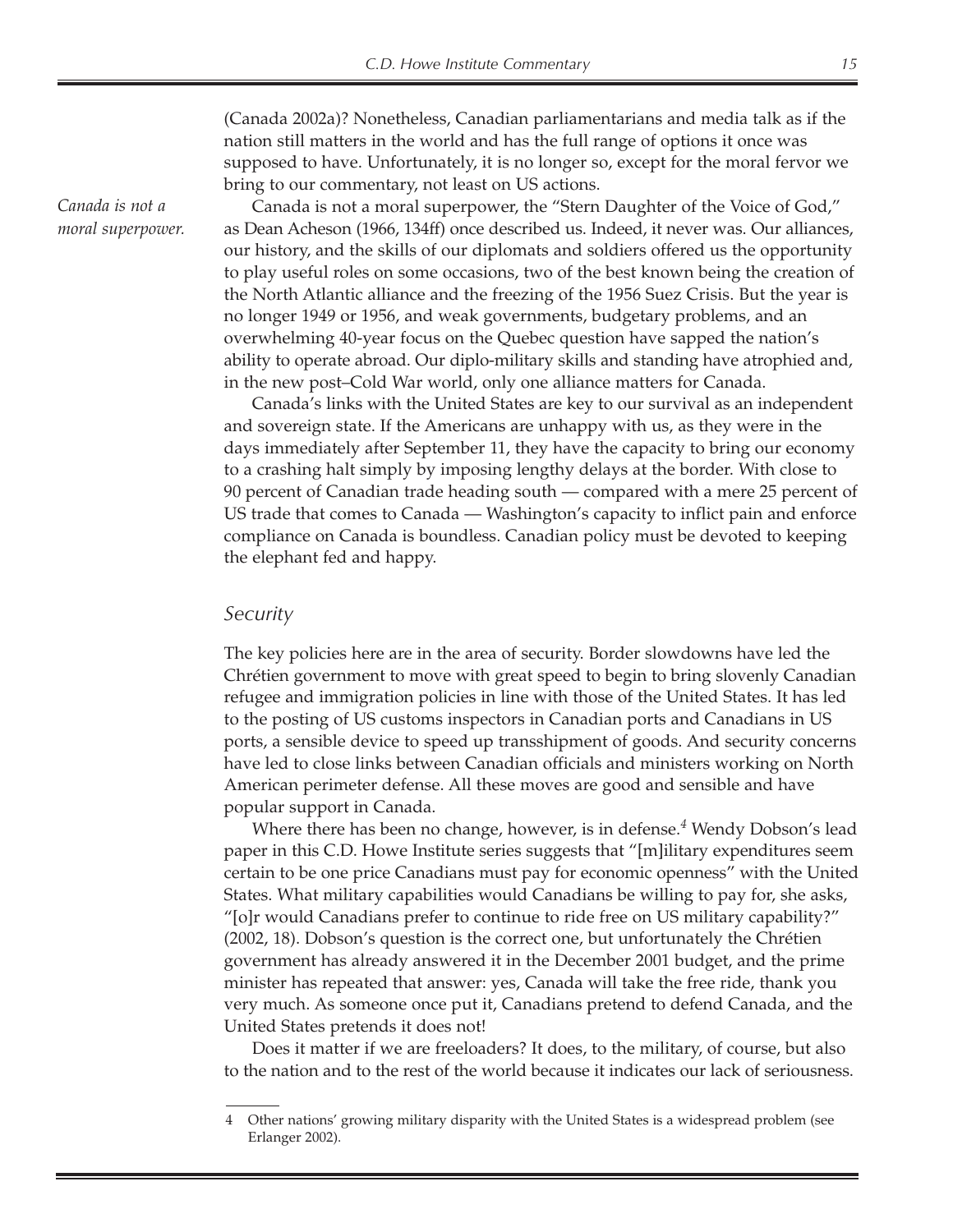Military strength has been and remains a key indicator of power because if a government leaves its military in decay in a world of war, cold war, and terror, it is confessing an absence of will. Canadian governments have lacked will, and we will pay for this failure; indeed, we are paying for it. The Americans know we do not pull our weight, and although policymakers usually deny the existence of linkage between and among issues, the lamentable condition of the Canadian Forces may have something to do with our inability to get the Bush White House to take a positive interest in Canada's softwood lumber difficulties or US attacks against our Wheat Board.*<sup>5</sup>*

Perhaps the reflexive anti-Americanism that characterizes so much of public debate in Canada springs from our guilty conscience. Canada is a defense freeloader, and like spongers everywhere, we dislike those who carry the burden for us. Sensible nationalists base their attitude on their understanding of Canada's national interests. A weak Canadian military means that we must rely on the United States for homeland defense and defense against external threats. A weak military means that we must allow the United States to define the strategic parameters. A weak military means that we must rely on the US Air Force's heavy transports to fly our equipment to operational theaters when it fits their schedules. How does it serve Canada's national interest to allow the Americans to defend us and to permit Canada to be so dependent on Washington that we must be obedient after the fact to its strategy? The way to maximize our independence is to start acting as a sovereign state and to stop talking about it, all the while endlessly reaffirming our supposedly superior morality.

The talk about sovereignty is particularly misapplied by those who claim working with the United States almost invariably threatens Canadian independence (Rebick 2002; Byers 2002a; 2002b; Axworthy 2002a; 2002b). Canada is a sovereign state whether or not we are linked with the Americans in a new continental military arrangement. We are sovereign whether or not we support Bush's NMD plans and whatever answer we give to a possible US-led war against Iraq. Canadians and their government can agree or refuse to support a particular policy or action as they wish.

Sovereignty is the right to say no and the willingness to accept the price of doing so. This is as it must be. But when we make decisions that may shape our future, we must use a national-interest calculus, not an irrational, emotional anti-Americanism. Lloyd Axworthy slams the J. Alfred Prufrocks of Canada who, he says, "have long lamented that Canada wasn't nearly as compliant to the dictates of Senator Helms or the Pentagon as they believe any right thinking country should be." As the former minister puts it, quoting T.S. Eliot, they ask "'Do I dare to eat a peach? Do I dare disturb the universe' if some American in high office objects?" (Axworthy 2002a).

Good poetry, but regrettably simplistic reasoning. Canada has no obligation to say "ready, aye ready" every time Washington calls, but we must be clear on how best to advance Canadian interests, short-term and long-term. In other words, Canada needs to recognize that sometimes its sovereignty and interests can be best

*Canada is a defense freeloader, and like spongers everywhere, we dislike those who carry the burden for us.*

<sup>5</sup> Such linkage is usually considered a shibboleth, at least in the Department of Foreign Affairs and International Trade. But Byers (2002a, 26–8) straightforwardedly states linkage as a factor involving NORTHCOM in both water and energy questions. Given former foreign minister Lloyd Axworthy's role in producing this paper, linkage is presumably now a legitimate subject for discussion.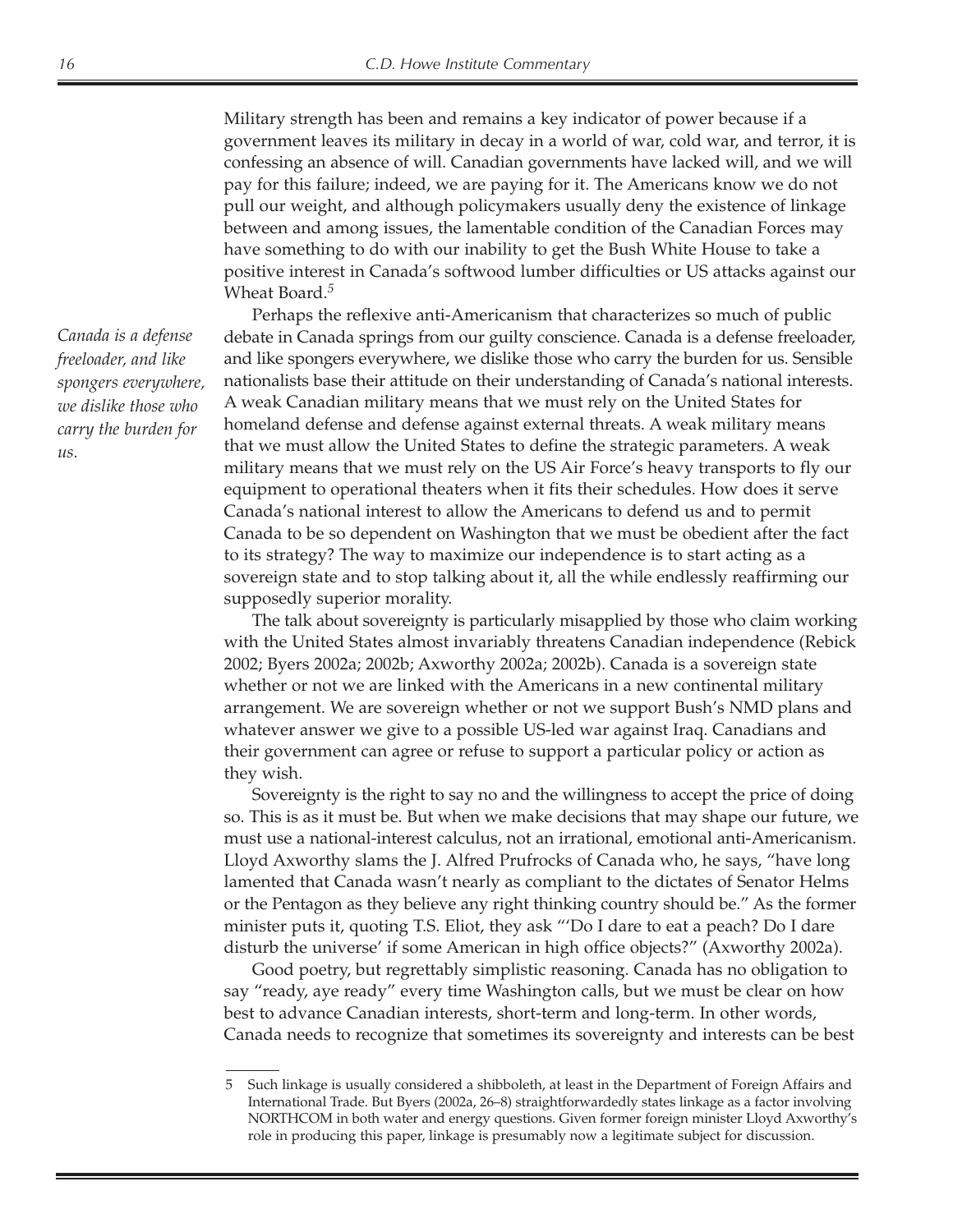served by saying yes to the United States, especially when the decisions 30 million Canadians make can have an impact on the lives of 300 million Americans (Bliss 2001). The defense and foreign policy reviews now under way, however hasty they may be, offer the opportunity to bring Canadian policy into line with the new realities and to create a new partnership with the United States that, rather than weakening Canada, can enhance our capacity to make independent choices and protect our sovereignty.

#### *Independence*

Every Canadian knows instinctively that Canada cannot be truly independent of the United States in a military or economic sense. We are part of a vast and powerful if informal US empire now, just as a century ago Canada belonged to the British Empire (Eakin 2002). The Americans can be bullies on occasion, but they have generally been our best friends, whether we like it or not, in the famous malapropism of Robert Thompson, the Social Credit leader of the early 1960s. They have let us go our own way unless and until we impinge on their security. In 1940, Roosevelt wanted defense cooperation from Ottawa and achieved the friendly agreement in advance he sought. Today the situation is much the same, and everyone must realize that Canada has very little room for maneuver.

We can work with the Americans when Washington requires it and when our own interests demand it, as is surely the case in the global war against terrorism and in homeland defense. If we do not provide a credible military to help defend North America and the values of freedom, democracy, secularism, and pluralism we share with the United States, the Americans will do it for us — because they must. No great power could act differently; most others would have acted to squash our pretensions long ago.

The situation can, therefore, be stated very simply. What threatens Canadian sovereignty more? Hiding our heads in the sand ostrich-like and watching the United States do the job without consultation with Ottawa? Or acting as a sovereign nation by working with our friends and enhancing our capacity to protect the citizens of North America? If Canada maintains a credible military, we will have a voice and options that weakness cannot provide.

John Manley, then minister of foreign affairs, put this very bluntly in comments to the media on October 4, 2001. "You can't just sit at the G-8 table and then, when the bill comes, go to the washroom. If you want to play a role in the world…there's a cost to doing that" (quoted in Ross 2001). Pay the bill.

#### **Recommendations**

The bill will be high. For Ottawa to agree to support the United States in NMD, to enlarge the war against terrorism, and to expand NORAD for homeland defense would involve little immediate financial cost. The political cost, however, might be very high if this agreement is not properly managed. Every anti-American, antiglobalization, and antiwar constituency in the nation would protest. One way of solidifying public support behind such a policy program would be for the

*Everyone must realize that Canada has very little room for maneuver.*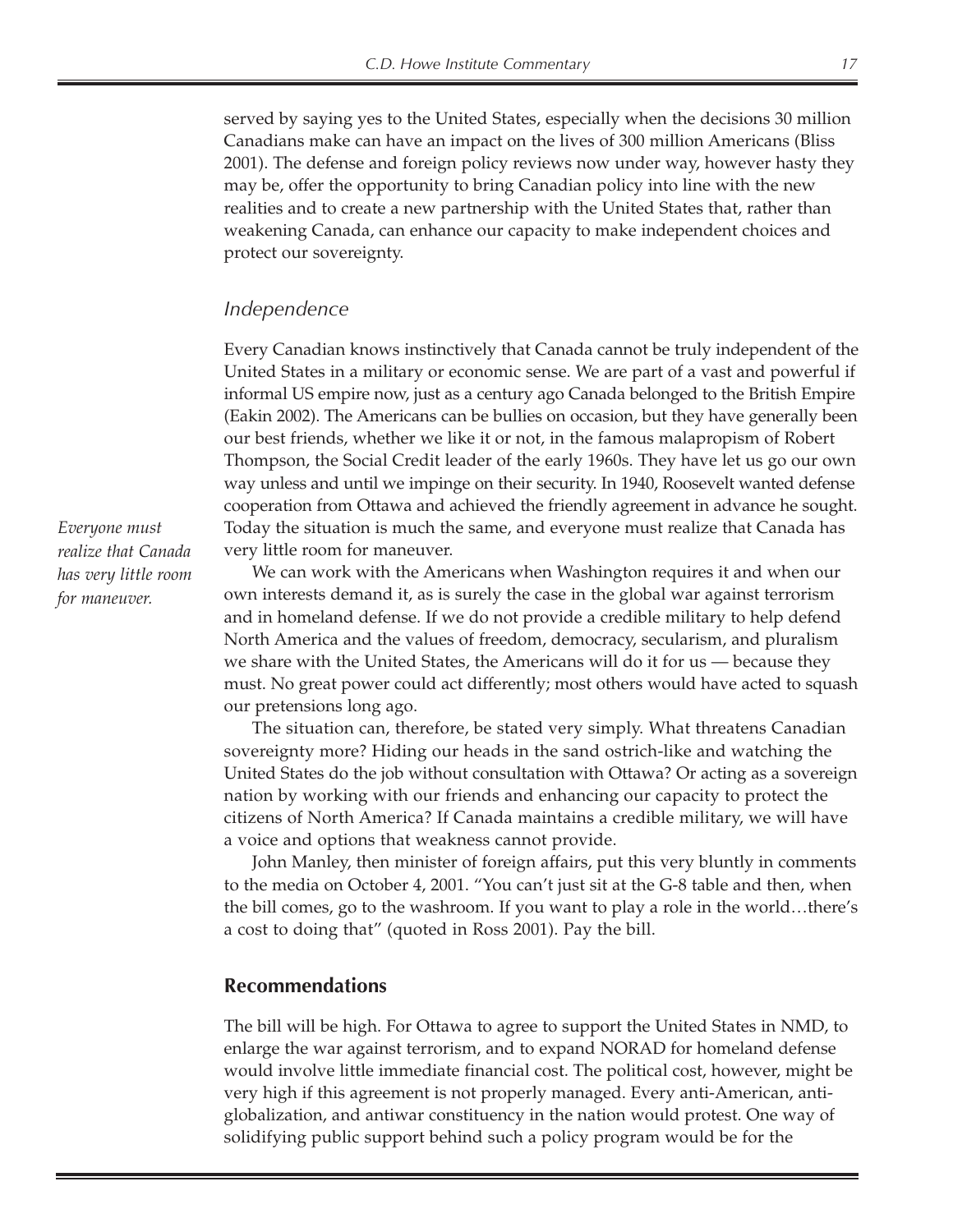*To tell Canadians the truth — to preach realism — is the best way to proceed.*

forthcoming defense and foreign policy reviews to be soundly based in logic and fact. To tell Canadians the truth — to preach realism — is the best way to proceed. Regrettably, in its haste to get reviews finished, the government looks as if it is going to sacrifice consultation and hard analysis for speed.

The heavy financial costs would come slightly down the road. The Chrétien government failed to provide real funding increases for the Canadian Forces in the December 2001 budget. These increases cannot be delayed any longer, and the funding priorities must be indicated clearly in the defense review. Ottawa may have to reduce the overall budget surplus to fund the Canadian Forces properly, but this price would ultimately be a small one to pay.

The Canadian Forces need more money if they are to become a force able to protect Canadian sovereignty by carrying out our share of continental defense and to send troops abroad for coalition operations and UN peace-support operations. Our soldiers, sailors, and airmen and women are as effective and capable as any in the world, and once they are trained and properly equipped, they can perform many roles and use their equipment for different purposes. A well-trained soldier, for example, plays an all-purpose role, and can fight terrorism at home, serve in a war abroad, or do UN peacekeeping. A transport aircraft can move personnel around the country for homeland defense purposes, drop supplies to troops involved in fighting abroad, or airlift relief materials to refugees. In other words, it is all but impossible to earmark spending by function, and these recommendations should not try.

Nonetheless, the way ahead is clear enough, and the current defense review must set the direction. The Department of National Defence base budget should be increased by \$1 billion in the next budget and by a further \$1 billion in each of the next four years (in other words, from \$12 billion now, to \$13 billion in 2003, to \$14 billion in 2004, and so on).

This increase should be sufficient to cover the cost of boosting the regular forces, over five years, to between 80,000 and 85,000 from the current authorized strength of 60,000. It should also be enough to pay for increased training, operations (except unanticipated war costs), and maintenance. At least half the increased personnel strength — say 10,000 all ranks — should be devoted to the army so it can bring its units up to strength and reduce the strain on its personnel caused by too-frequent overseas deployments. The navy ought to have an additional 5,000 to 8,000 men and women so it can again be capable of putting all its ships to sea without scrambling to man them. The air force should get the remainder. At the same time, the three services' reserve forces need to be doubled to some 45,000 all ranks, with the bulk of the increase going to the army reserve, which has a critical role in augmenting regular units for overseas deployments and, in the light of September 11, for homeland defense. Reservists, being part-time service personnel, are much cheaper than regulars; also, they directly connect the Canadian Forces to the people, an important function in itself.

This new funding, the defense review should note, would not be sufficient to pay for big-ticket items. But the review should forecast what major purchases are needed and indicate the likely costs, which are certain to be at least \$1.5 billion a year for the next ten years. The navy needs two new supply ships and replacements or expensive refits for its four obsolete destroyers, at a minimum cost of \$8 billion.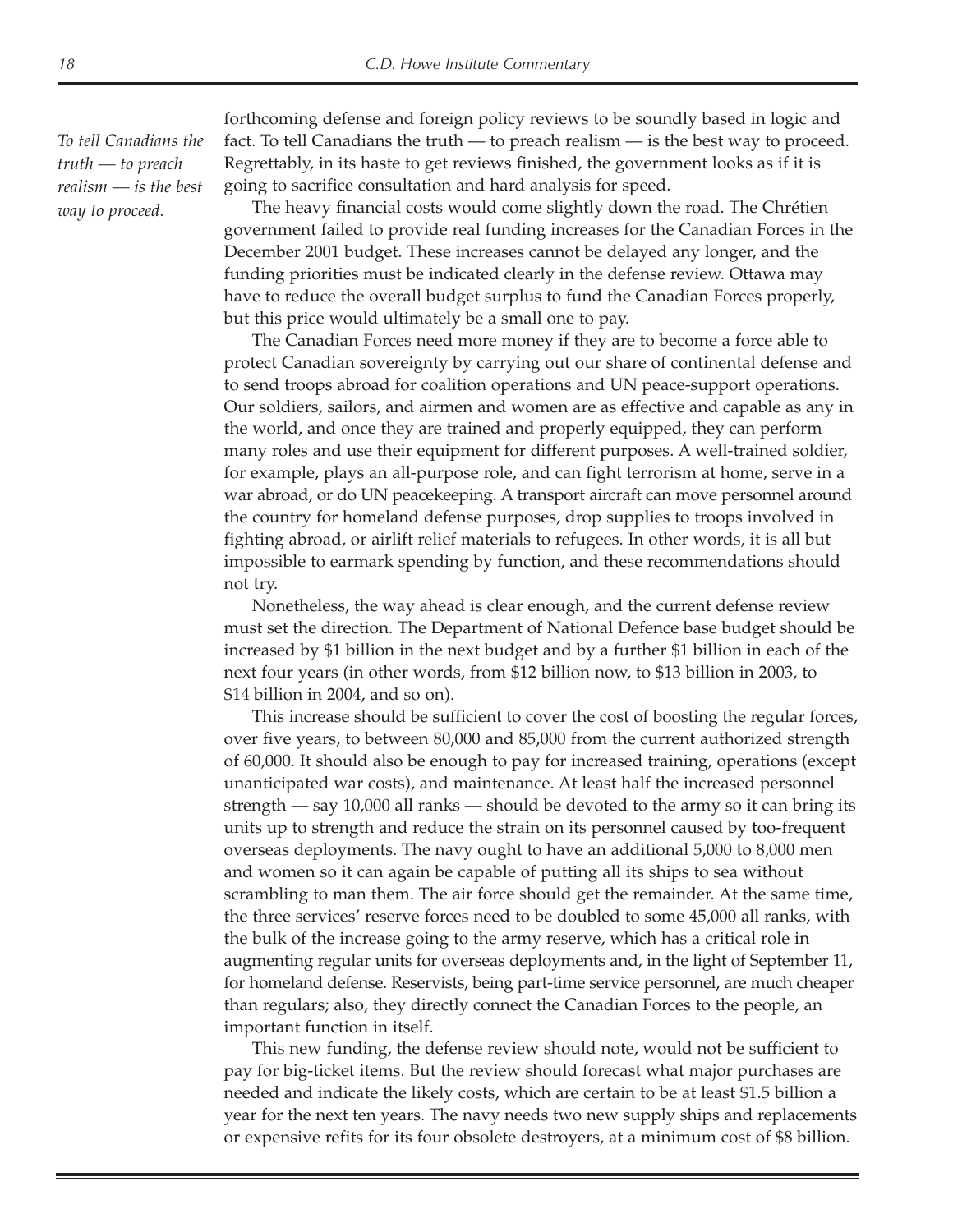The air force requires upgrades to its air transport fleet and \$3 billion for the longawaited new helicopters to replace the Sea Kings. And the army, regular and reserve, needs more armored vehicles and, in fact, more of everything from ammunition to clothing to trucks. The government must guarantee the funding for an agreed shopping list so that rational planning and scheduling for the next decade is possible. Australia's recent white paper on defense, to cite just one example from a roughly comparable nation, made precisely those kinds of long-term budgetary commitments.

In sum, the budgetary requirements to give Canada the 80,000 to 85,000 men and women in the military it requires and the right equipment they will need are heavy: \$2.5 billion more than the current budget of \$12 billion next year, \$3.5 billion the year after, \$4.5 billion in 2005, \$5.5 billion in 2006, \$6.5 billion in 2007, and \$1.5 billion each year thereafter for at least the next five years to cover the costs of major re-equipment projects. Such sums would slow the paying down of the debt, but they are absolutely necessary.

The Canadian Forces should certainly remain a general purpose and combatcapable force, rather than a specialized niche force that would, if history is any guide, be prepared for the wrong wars in the future. A small power must keep cadres ready for all contingencies so it can mobilize effectively in the event of a major crisis. The budget increases suggested here would permit Canada to have a balanced military in miniature and simultaneously to carry out its commitments in North America and to current and future NATO, and UN peace-support operations. Although the current Canadian Forces are simply not capable of participating in a major way in a war in 2003 or 2004, they could, if strengthened along the suggested lines, play a useful coalition role by 2005 or 2006 and do much more — and more capably — in peacekeeping and peace-support operations and in homeland defense.

Canadian defense policy must be steered in this direction. Without major change, Canadian sovereignty will become merely a rhetorical device. With such change, Canada will be able to keep its place at the North American table and deserve the right to be consulted by its great neighbor. We are facing important negotiations with Washington on a range of key issues in the coming years, and carrying our fair share of the defense burden might strengthen our hand. Certainly, shirking our responsibilities would weaken it. Budgetary increases like those recommended here would also boost Canada's defense spending closer to the NATO per capita average, perhaps helping to strengthen relations with our European partners, a factor that could provide a limited counterbalance to the overwhelming US presence.

An additional aspect is one Canadians usually forget. Defense spending is comparable to the money homeowners pay for fire insurance. We all pray that our houses not be destroyed by fire, but sometimes conflagrations occur, and the insurance premiums we have paid for years are then more than justified. Nations have armed forces for many purposes, but the prime reason is to be prepared for war. Either Canadians pay the premiums in peacetime for an efficient, well-equipped, professional military or they pay them in wartime. The difference is that the peace premium is only dollars, while the war premium is always paid in dollars *and* with the lives of our sons and daughters.

*Without major change, Canadian sovereignty will become merely a rhetorical device.*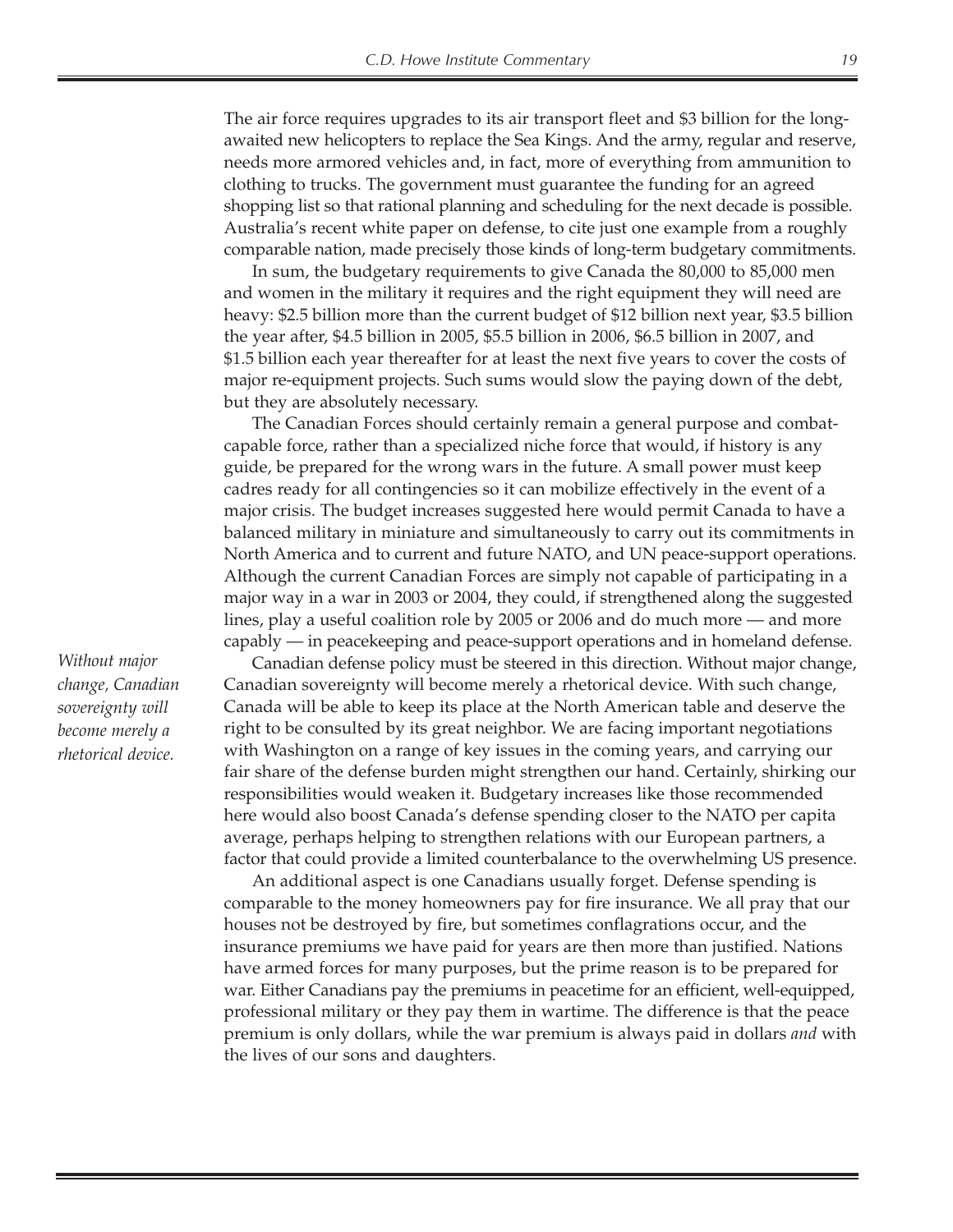#### **References**

- Acheson, Dean. 1966. "Stern Daughter of the Voice of God." In Livingston Merchant, ed., *Neighbours Taken for Granted*. Toronto: Burns and MacEachern.
- Axworthy, Lloyd. 2002a. "Liberals at the Border: We Stand on Guard for Whom?" Sixth Annual Keith Davey Lecture. Toronto, March 11.

———. 2002b. "Watch your step, Mr. Chrétien." *Globe and Mail* (Toronto), February 4.

- Bland, Douglas. 2002. "Canada and Military Coalitions: Where, How and with Whom?" *Policy Matters* (Institute for Research on Public Policy) 3 (February).
- Bliss, Michael. 2001. "Sovereignty means the freedom to say 'me too.'" *National Post*, September 21.
- Bricker, Darrell. 2001. "War if necessary… but not necessarily war," *Globe and Mail* (Toronto), September 25.
- Brown, DeNeen. 2002. "Canada wary of U.S. anti-terror plan." *Washington Post*, February 24.
- Byers, Michael. 2002a. *Canadian Armed Forces under US Command*. Vancouver: Liu Centre for the Study of Global Issues.
- ———. 2002b. "On guard for Uncle Sam?" *Globe and Mail* (Toronto), April 18.
- Canada. 1991. Department of National Defence. *Shaping the Future of Canadian Defence: A Strategy for 2020*. Ottawa.
- ———. 2000. National Defence Headquarters. Directorate of Defence Analysis. "Military Assessment 2000." Ottawa.
- ———. 2002a. Department of National Defence, Directorate of Peacekeeping Policy. "UN Peace Support Operations Update." March 2002. From website: www.dnd.ca/admpol. Accessed May 2002.
- ———. 2002b. Office of the Auditor General of Canada. "Recruitment and Retention of Military Personnel (Chapter 5)." *Report of the Auditor General of Canada*, chapter 5. Ottawa, April.
- ———. 2002c. Parliament. House of Commons. *Debates*. May 7.
- ———. 2002d. Parliament. Senate. Standing Committee on National Security and Defence. *Canadian Security and Military Preparedness*. Ottawa.
- ———. 2002e. Prime Minister of Canada. "Fact Sheet: The U.S. Northern Command." April 17. From website: www.pm.gc.ca. Accessed May 2002.
- Cellucci, Paul. 2002. "North American Security." Address to Canadian Defence Industries Association. February 14.
- Charters, David. 2000. "Canada-US Defence Cooperation." On-line, Department of National Defence, ADM (Pol), Directorate of Public Policy. Accessed March 2002.
- Conference of Defence Associations. 2001. *Caught in the Middle: An Assessment of the Operational Readiness of the Canadian Forces*. Ottawa: Conference of Defence Associations Institute.
- ———. 2002. "Did You Know?" Ottawa: Conference of Defence Associations Institute.
- Cuff, R.D., and J.L. Granatstein. 1977. *Ties that Bind: Canadian-American Relations in Wartime*. Toronto: Samuel Stevens.
- Cuppens, Lou. 2002. "Whither the Defence of North America." *DANN National Network News* 9 (Spring).
- Dobbs, Michael. 2001. "Establishing a CINC for Homeland Security." *Journal of Homeland Security*. October. On-line. Accessed April 2002.
- Dobson, Wendy. 2002. "Shaping the Future of the North American Economic Space: A Framework for Action." *C.D. Howe Institute Commentary* 162. Toronto: C.D. Howe Institute. April.
- Dubé, Francine. 2002. "Canada has trouble manning warships." *National Post*, May 16.

Eakin, Emily. 2002. "All roads lead to D.C." *New York Times*, March 31.

Erlanger, Steven. 2002. "Military gulf separates US and European allies." *New York Times*, March 16.

Fife, Robert, 2002a. "No more money for defence: PM," *National Post*, March 19.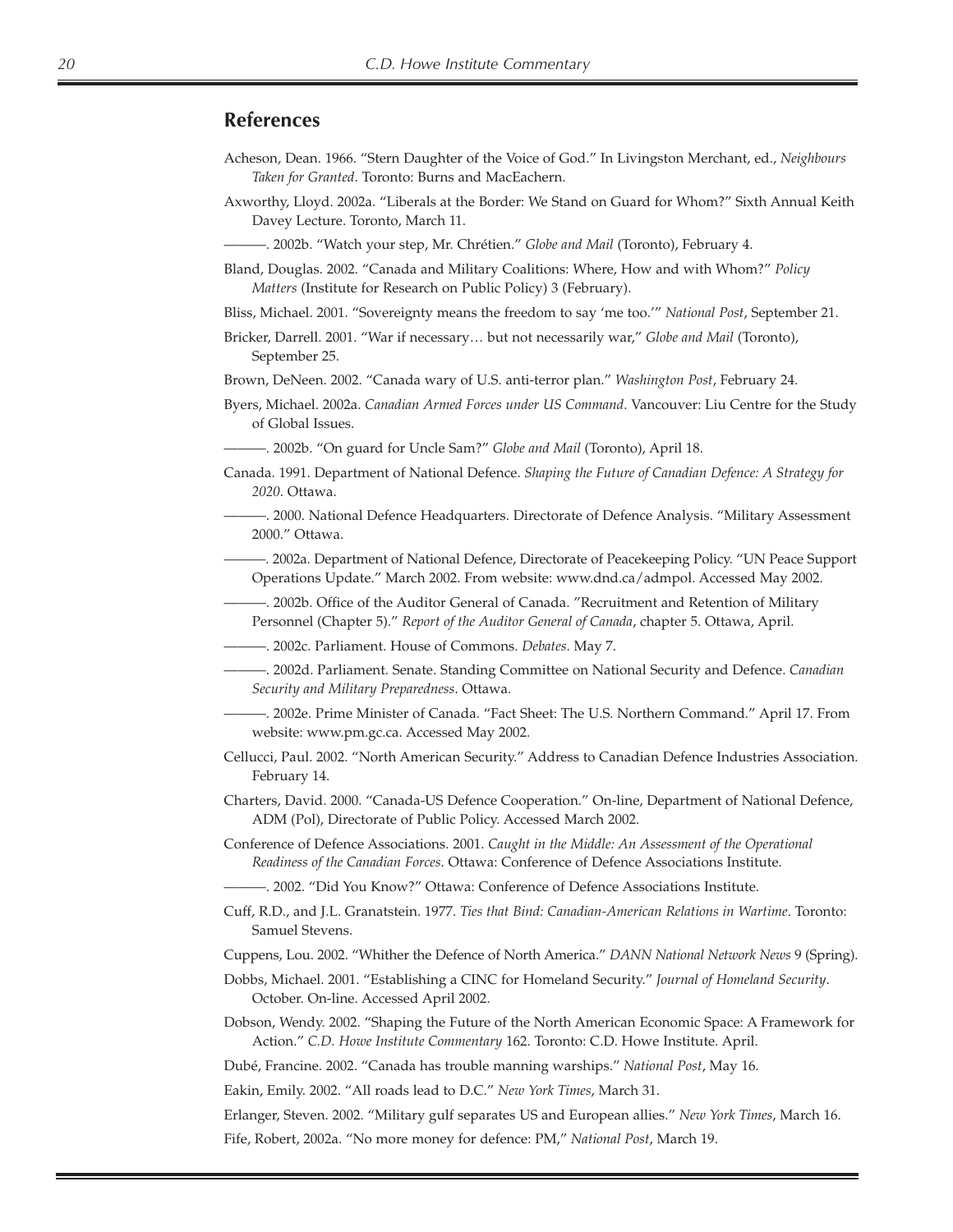———. 2002b. "Staff shortage may require 30 years to fix." *National Post*, April 17.

- Fortmann, Michel, and David Haglund. 2002. "Canada and the Issue of Homeland Security: Does the 'Kingston Dispensation' Still Hold?" *Canadian Military Journal* 3 (Spring): 17–22.
- Goldberg, Jeffrey. 2002. "The Great Terror." *The New Yorker*, March 25.
- Granatstein, J.L. 1981. *A Man of Influence: Norman A. Robertson and Canadian Statecraft, 1929–1968*. Ottawa: Deneau.
- ———. 1986. *Canada 1957–1967: The Years of Uncertainty and Innovation*. Toronto: McClelland and Stewart.
- ———. 1992. "Mackenzie King and Canada at Ogdensburg, August 1940." In J. Sokolsky and J. Jockel, eds., *Fifty Years of Canada–United States Defense Cooperation: The Road from Ogdensburg*. Lewiston, NY: Edwin Mellen Press.
- ———. 1996. *Yankee Go Home? Canadians and Anti-Americanism*. Toronto: Harper Collins.
- ———, and Robert Bothwell. 1990. *Pirouette: Pierre Trudeau and Canadian Foreign Policy*. Toronto: University of Toronto Press.
- Haydon, Peter T. 1993. *The 1962 Cuban Missile Crisis: Canadian Involvement Reconsidered*. Toronto: Canadian Institute of Strategic Studies.
- Hillmer, Norman, and Maureen Molot, eds. 2002. *A Fading Power*. Canada among Nations. Don Mills, Ont.: Oxford University Press.
- Holman, D.F. 2000. *NORAD in the New Millennium*. Contemporary Affairs. Toronto: Canadian Institute of International Affairs.
- Ibbitson, John. 2002. "One date isn't a relationship." *Globe and Mail* (Toronto), March 14.
- Jockel, Joseph T. 2000. "National Missile Defence and the Future of Canada–US Defense Cooperation." In David Rudd et al., eds., *Canada and National Missile Defence*. Toronto: Canadian Institute of Strategic Studies.
- ———. 2002. "After the September Attacks: Four Questions about NORAD's Future." *Canadian Military Journal* 3 (Spring): 11–16.
- Koring, Paul. 2002. "US set to unveil its plan to defend continent." *Globe and Mail* (Toronto), April 17.
- Knox, Paul. 2002. "Are we being integrated into the US without having any real public debate?" *Globe and Mail* (Toronto), April 20.
- Leblanc, Daniel. 2002. "Eggleton to end pact's secrecy." *Globe and Mail* (Toronto), May 1.
- Lemann, Nicholas. 2002. "The Next World Order." *The New Yorker*, April 1.
- Lindsay, George. 2002. "Ballistic Missile Defence and Canada." *On Track*. 3 (1, March 29): 21–23.
- Liu Centre. 2001. "The Missile Defence Debate: Guiding Canada's Role." Vancouver: University of British Columbia. February 15–16.
- McCarthy, Shawn. 2002. "US plays down Northcom threat." *Globe and Mail* (Toronto), April 19.
- ———, and Paul Koring. 2002. "Canada opts out of plan to defend North America." *Globe and Mail* (Toronto), April 18.
- Macdonald, Brian S. 2002. "The coming mass extinction of Canadian forces operational readiness in 2010–15." *DANN National Network News* 9 (Spring): 19–22.
- Martin, Lawrence. 1982. *The Presidents and the Prime Ministers: Washington and Ottawa Face to Face: The Myth of Bilateral Bliss 1867–1982*. Toronto: Doubleday.
- Milnes, Arthur. 2002. "'Everybody is focusing on our southern border, they should be looking North': Axworthy." *The Hill Times*, April 22.
- Nunez, Joseph. 2001. "Homeland and hemisphere." *Christian Science Monitor*, December 20.
- Oliver, Dean. 2000. "Human Security and Canadian Foreign Policy." In David Rudd, et al., eds., *Advance or Retreat? Canadian Defence in the 21st Century*. Toronto: Canadian Institute of Strategic Studies.
- Pugliese, David. 2002. "US to install missile shield at NORAD base." *National Post*, March 2.

Rebick, Judy. 2002. "There's a war to be stopped." *Globe and Mail* (Toronto), March 13.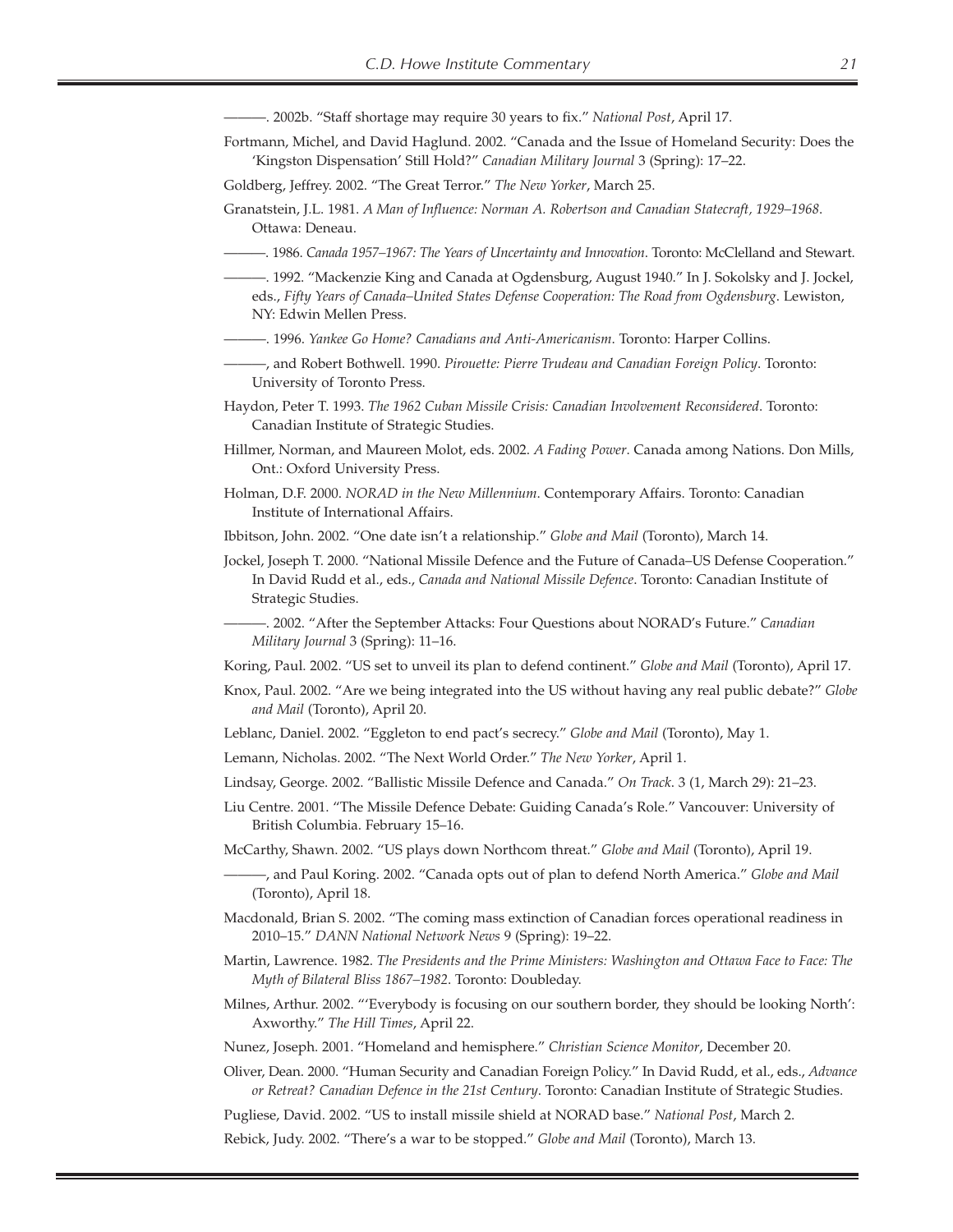- Richter, Andrew. 1999. "Canada–US Security Relationship Policy Forum: A Review of the Proceedings." On-line, Department of National Defence, ADM (Pol), Directorate of Public Policy.
- Ross, Jen. 2001. "Manley applauded in the House for his comments." October 6. From website: www.politicswatch.com. Accessed May 2002.
- Sokolsky, Joel. 2002. "Sailing in Concert: The Politics and Strategy of Canada–US Naval Interoperability." *Choices* (Institute for Research on Public Policy) 8 (April).
- Tennyson, Brian, and Roger Sarty. 2000. *Guardian of the Gulf: Sydney, Cape Breton, and the Atlantic Wars*. Toronto: University of Toronto Press.

Trickey, Mike. 2002. "Plans for closer ties with U.S. stalled." *National Post*, April 30.

United States. 2002a. Department of Defense. *Quadrennial Defense Review Report*. Washington, DC: Department of Defense.

———. 2002b. Department of Defense. "Unified Command Plan," *News Release*, no. 188-0. April 17.

White, Orrick. 2000. "Canada–US Security Issues: A Review of the Policy Consultation Proceedings. On-line, Department of National Defence, ADM (Pol), Directorate of Public Policy.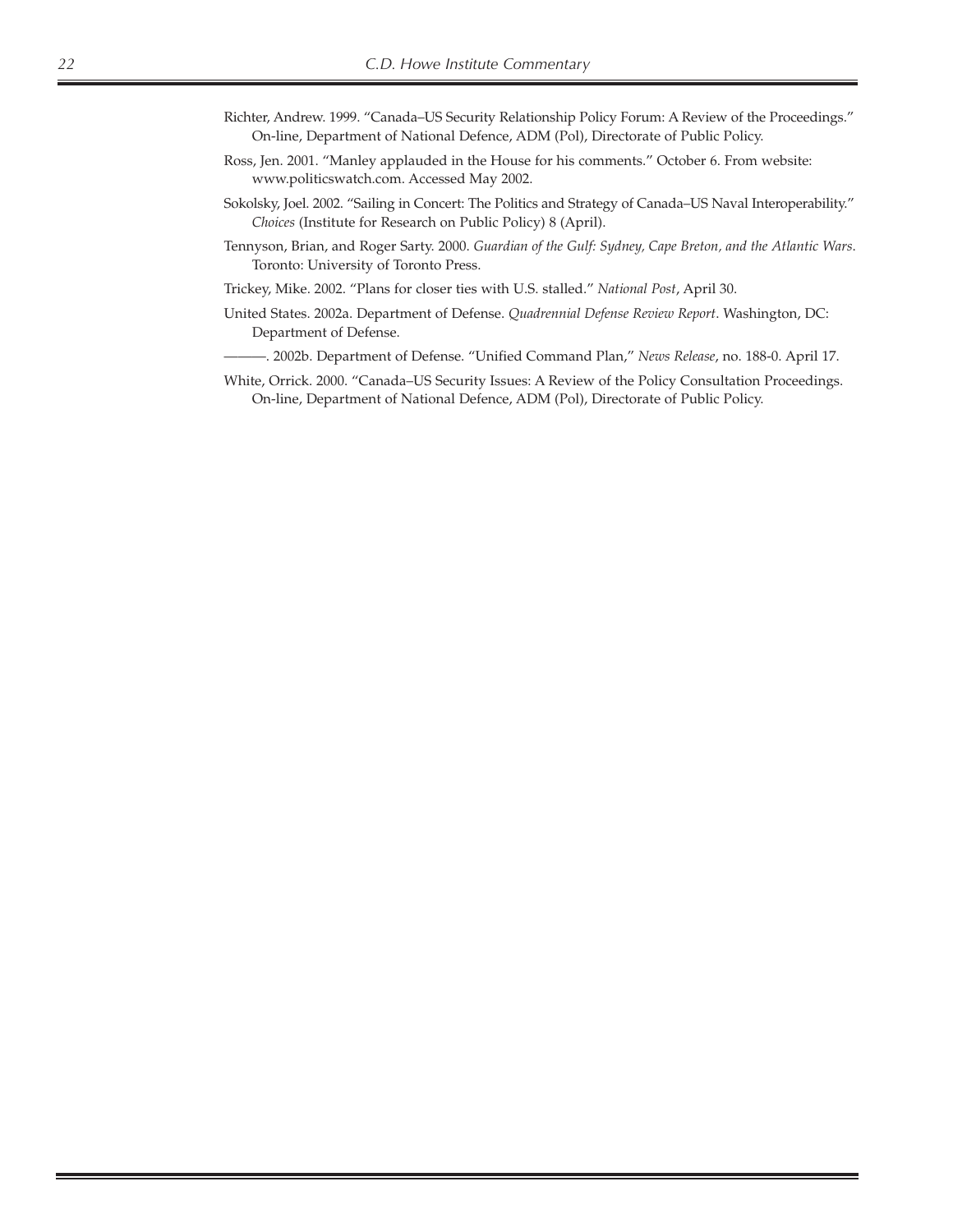### **Recent Issues of** *C.D. Howe Institute Commentary*

| No. 165, June 2002     | Warburton, William P., and Rebecca N. Warburton. "Measuring the Performance of Government<br>Training Programs." 27 pp.; \$12.00; ISBN 0-88806-556-6.                                               |
|------------------------|-----------------------------------------------------------------------------------------------------------------------------------------------------------------------------------------------------|
| No. 164, May 2002      | Hartt, Stanley H., and Patrick J. Monahan. "The Charter and Health Care: Guaranteeing Timely<br>Access to Health Care for Canadians." 28 pp.; \$12.00; ISBN 0-88806-557-4.                          |
| No. 163, May 2002      | Aba, Shay, Wolfe D. Goodman, and Jack M. Mintz. "Funding Public Provision of Private Health: The<br>Case for a Copayment Contribution through the Tax System." 20 pp.; \$12.00; ISBN 0-88806-550-7. |
| No. 162, April 2002    | Dobson, Wendy. "Shaping the Future of the North American Economic Space: A Framework for<br>Action." 32 pp.; \$12.00; ISBN 0-88806-551-5.                                                           |
| No. 161, March 2002    | Palmer, John P. "Bread and Circuses: The Local Benefits of Sports and Cultural Businesses." 18 pp.;<br>\$12.00; ISBN 0-88806-545-0.                                                                 |
| No. 160, February 2002 | Slack, Enid. "Municipal Finance and the Pattern of Urban Growth." 25 pp.; \$10.00; ISBN 0-88806-544-2.                                                                                              |
| No. 159, February 2002 | Jaccard, Mark. "California Shorts a Circuit: Should Canadians Trust the Wiring Diagram?" 27 pp.;<br>\$10.00; ISBN 0-88806-546-9.                                                                    |
| No. 158, February 2002 | Laidler, David, and Shay Aba. "Productivity and the Dollar: Commodities and the Exchange Rate<br>Connection." 15 pp.; \$10.00; ISBN 0-88806-547-7.                                                  |
| No. 157, January 2002  | Donaldson, Cam, Craig Mitton, and Gillian Currie. "Managing Medicare: The Prerequisite to<br>Spending or Reform." 20 pp.; \$10.00; ISBN 0-88806-540-X.                                              |
| No. 156, November 2001 | Richards, John. "Neighbors Matter: Poor Neighborhoods and Urban Aboriginal Policy." 37 pp.;<br>\$10.00; ISBN 0-88806-542-6.                                                                         |
| No. 155, November 2001 | Finnie, Ross. "Measuring the Load, Easing the Burden: Canada's Student Loan Programs and the<br>Revitalization of Canadian Postsecondary Education." 32 pp.; \$10.00; ISBN 0-88806-538-8.           |
| No. 154, November 2001 | Bird, Richard M., and Kenneth J. McKenzie. "Taxing Business: A Provincial Affair?" 32 pp.; \$10.00;<br>ISBN 0-88806-539-6.                                                                          |
| No. 153, May 2001      | Chant, John F. "Main Street or Bay Street: The Only Choices?" 24 pp.; \$10.00; ISBN 0-88806-532-9.                                                                                                  |
| No. 152, May 2001      | Prentice, Barry E., and Tamara Thomson. "An Electronic System for Railcar Market Access." 22 pp.;<br>\$10.00; ISBN 0-88806-530-2.                                                                   |
| No. 151, April 2001    | Donaldson, Cam, Gillian Currie, and Craig Mitton. "Integrating Canada's Dis-Integrated Health Care<br>System: Lessons from Abroad." 24 pp.; \$10.00; ISBN 0-88806-526-4.                            |
| No. 150, March 2001    | Bish, Robert L. "Local Government Amalgamations: Discredited Nineteenth-Century Ideals Alive in<br>the Twenty-First." 35 pp.; \$10.00; ISBN 0-88806-525-6.                                          |
| No. 149, February 2001 | Kesselman, Jonathan, and Finn Poschmann. "A New Option for Retirement Savings: Tax-Prepaid<br>Savings Plans." 39 pp.; \$10.00; ISBN 0-88806-524-8.                                                  |
| No. 148, February 2001 | Robson, William B.P. "Will the Baby Boomers Bust the Health Budget? Demographic Change and<br>Health Care Financing Reform." 29 pp.; \$10.00; ISBN 0-88806-523-X.                                   |